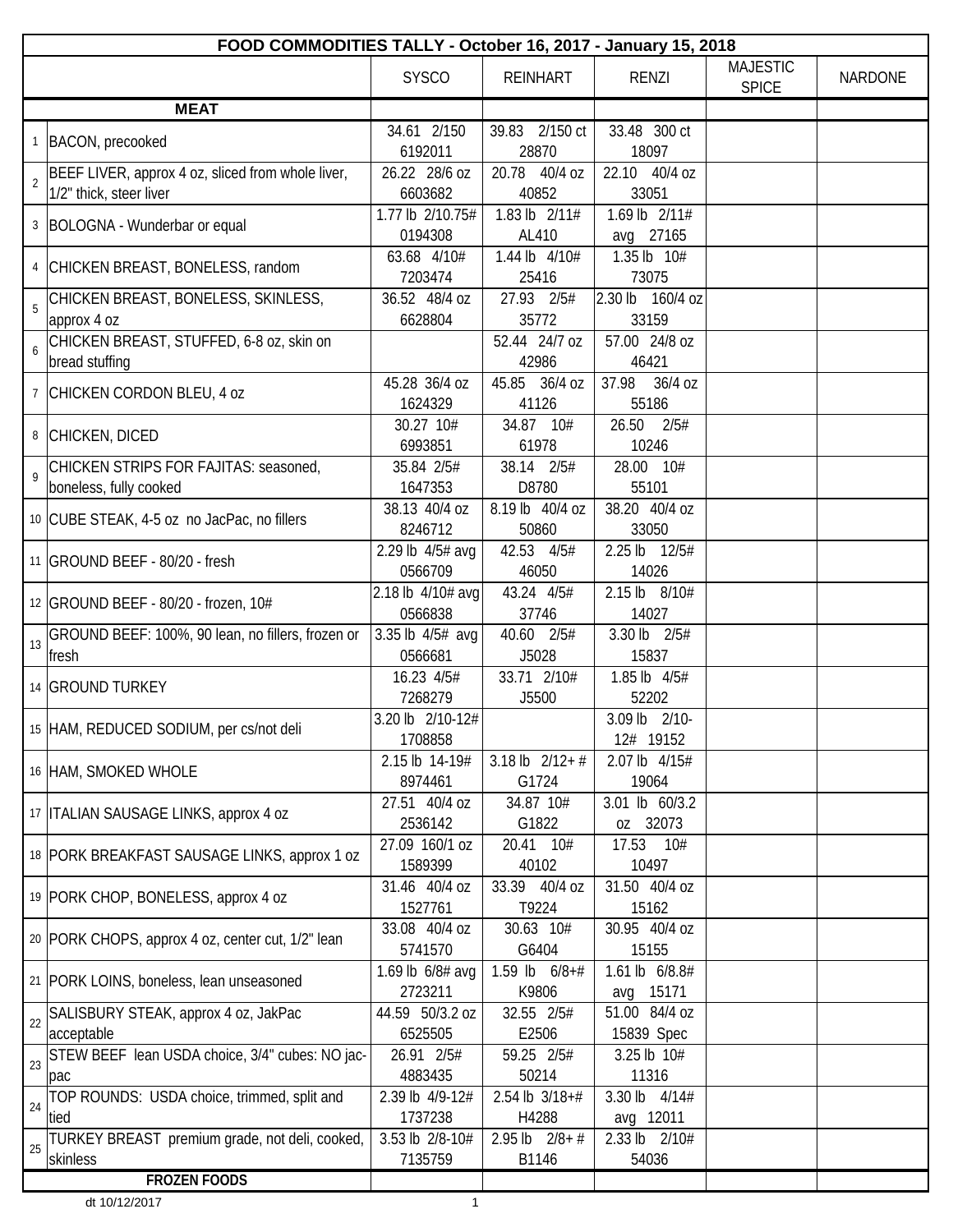|                 |                                                                                |                                         |                            | FOOD COMMODITIES TALLY - October 16, 2017 - January 15, 2018 |                                 |                |  |  |  |  |
|-----------------|--------------------------------------------------------------------------------|-----------------------------------------|----------------------------|--------------------------------------------------------------|---------------------------------|----------------|--|--|--|--|
|                 |                                                                                | <b>SYSCO</b>                            | <b>REINHART</b>            | <b>RENZI</b>                                                 | <b>MAJESTIC</b><br><b>SPICE</b> | <b>NARDONE</b> |  |  |  |  |
|                 | 1 BABY BACK RIBS                                                               | 3.57 lb 30#                             | $2.76$ lb $30+#$           | 2.76 lb 16/2.50#                                             |                                 |                |  |  |  |  |
|                 |                                                                                | 032252                                  | T2414                      | 17111                                                        |                                 |                |  |  |  |  |
| $\overline{2}$  | BEEF PATTIES: 80% lean, 3 patties/pound, round,                                | 54.32 45/5.33 oz<br>4562583             | G1438                      | 31.48 30/5.3 oz 2.80 lb 30/5.3 oz<br>11126                   |                                 |                |  |  |  |  |
|                 | paper in between patties                                                       | 27.60 160/1 oz                          | 32.97 10#                  | 18.00 160/1 oz                                               |                                 |                |  |  |  |  |
|                 | 3   BREAKFAST SAUSAGE PATTIES, approx 1 oz                                     | 1589332                                 | G1808                      | 10498                                                        |                                 |                |  |  |  |  |
|                 | 4 BREAKFAST SAUSAGE PATTIES, VEGETARIAN                                        | 45.74 112/1.34<br>oz 4800451            | 47.50 112 ct<br>79460      | 46.25 112/1.34 oz<br>23048                                   |                                 |                |  |  |  |  |
|                 | BREADED CHICKEN PATTY, approx 3 oz, oven<br>ready, white meat                  | 66.68 150/3.08 oz<br>5316627            | 26.43 2/5#<br>43144        | 19.90 10.35#<br>53210                                        |                                 |                |  |  |  |  |
|                 | 6 BREADED FISH COOKED                                                          | 33.59 10#<br>7845625                    | 24.27 10#<br>J3762         | 2.85 10.35#<br>42096                                         |                                 |                |  |  |  |  |
| $\overline{7}$  | BREADED FISH : uncooked, ready to bake, NOT<br>DEEP FRY, comparable to Pier 17 | 37.28 4/2.5#<br>1072982                 | 46.85 10#<br>B5302         | 34.25 46/3.6 oz<br>42099                                     |                                 |                |  |  |  |  |
|                 |                                                                                | 25.02 10#                               | 46.00 10#                  | 23.20 10#                                                    |                                 |                |  |  |  |  |
|                 | 8   BREADED FISH FILLETS - approx 4 oz                                         | 2125789                                 | J3742                      | 10901                                                        |                                 |                |  |  |  |  |
|                 |                                                                                | 63.68 4/10#                             | 51.94 2/10#                | $2.30$ $4/10#$                                               |                                 |                |  |  |  |  |
|                 | 9 CHICKEN BREAST, BONELESS, SKINLESS                                           | 7203474                                 | 30238                      | 33159                                                        |                                 |                |  |  |  |  |
| 10 <sup>1</sup> | CHICKEN BREASTS, approx 6.5 oz, bone in and<br>skin on, no backs, no ribs, IQF |                                         |                            | <b>NO BIDS</b>                                               |                                 |                |  |  |  |  |
|                 | 11 CHICKEN FILLETS, BREADED, approx 4 oz                                       | 38.52 40/4 oz<br>8666051                | 24.80 2/5#<br>V6496        | 29.00 40/4 oz<br>55058                                       |                                 |                |  |  |  |  |
|                 | 12 CHICKEN LEGS, approx 6 oz, IQF                                              | 57.32 60/8.7 oz<br>7917707              | 42.21 22#<br>44150         | 55.20 60/9 oz<br>53220                                       |                                 |                |  |  |  |  |
| 13              | CHICKEN MEAT, DICED: cooked, white & dark<br>meat, IQF                         | 30.27 10#<br>6993851                    | 34.87 10#<br>61978         | 26.50 2/5#<br>10246                                          |                                 |                |  |  |  |  |
|                 | 14 CHICKEN NUGGET                                                              | 60.21 6/4.5#<br>5316631                 | 19.93 2/5#<br>V6492        | 19.00 225/.71 oz<br>55054                                    |                                 |                |  |  |  |  |
|                 | 15 CHICKEN PATTY                                                               | 66.68 150/3.08 oz<br>5316627            | 20.14 2/5#<br><b>BN348</b> | 19.90 2/5#<br>53210                                          |                                 |                |  |  |  |  |
|                 | 16 CUBED PORK                                                                  | 23.03 2/5#<br>1664994                   |                            | 22.80 2/5#<br>17079                                          |                                 |                |  |  |  |  |
|                 | 17   DANISH - assorted                                                         | 19.82 5/10 ct<br>2249365                | 17.53 24 ct<br>65278       | 35.70 96/1.25<br>oz 93593                                    |                                 |                |  |  |  |  |
|                 | 18 DICED TURKEY                                                                | 24.54 2/5#<br>3054848                   | 26.39 2/5#<br>D3490        | 24.20 2/5#<br>10161                                          |                                 |                |  |  |  |  |
|                 | 19 DINNER ROLLS, 1 oz                                                          | 32.24 8/24 ct                           | 34.72 288/1.25 oz<br>R6574 | 14.00 64/1.33 oz                                             |                                 |                |  |  |  |  |
|                 | 20   DONUT - assorted                                                          | 1576875<br>32.37 144/1.25<br>oz 3000965 | 26.61 8/6 ct               | 10367<br>22.46 126/1.3 oz                                    |                                 |                |  |  |  |  |
|                 | 21 FISH NUGGETS, approx 1 oz                                                   | 36.67 10#                               | 68704<br>26.71 2/5#        | 51119<br>53.10 4/5#                                          |                                 |                |  |  |  |  |
|                 |                                                                                | 2124709                                 | G2004                      | 40153                                                        |                                 |                |  |  |  |  |
|                 | 22 FRENCH FRIES                                                                | 18.40 6/5#<br>8897878                   | 18.82 6/5#<br>26816        | 15.50 6/5#<br>34115                                          |                                 |                |  |  |  |  |
|                 | 23 FRENCH TOAST                                                                |                                         | 29.57 18/8 ct<br>65416     | 21.69 2/5#<br><b>UPC7442</b>                                 |                                 |                |  |  |  |  |
|                 | 24 HASHBROWN - approx 2.25 oz                                                  | 21.72 120/2.25<br>oz 0017354            | 23.73 6/2.8#<br>93130      | 38.75 225/2.25 oz<br>34210                                   |                                 |                |  |  |  |  |
|                 | 25 HOT DOGS - All Beef                                                         | 29.08 2/5#<br>1137728                   | 26.50 2/5#<br>41764        | 24.90 10#<br>23080                                           |                                 |                |  |  |  |  |
|                 |                                                                                |                                         |                            |                                                              |                                 |                |  |  |  |  |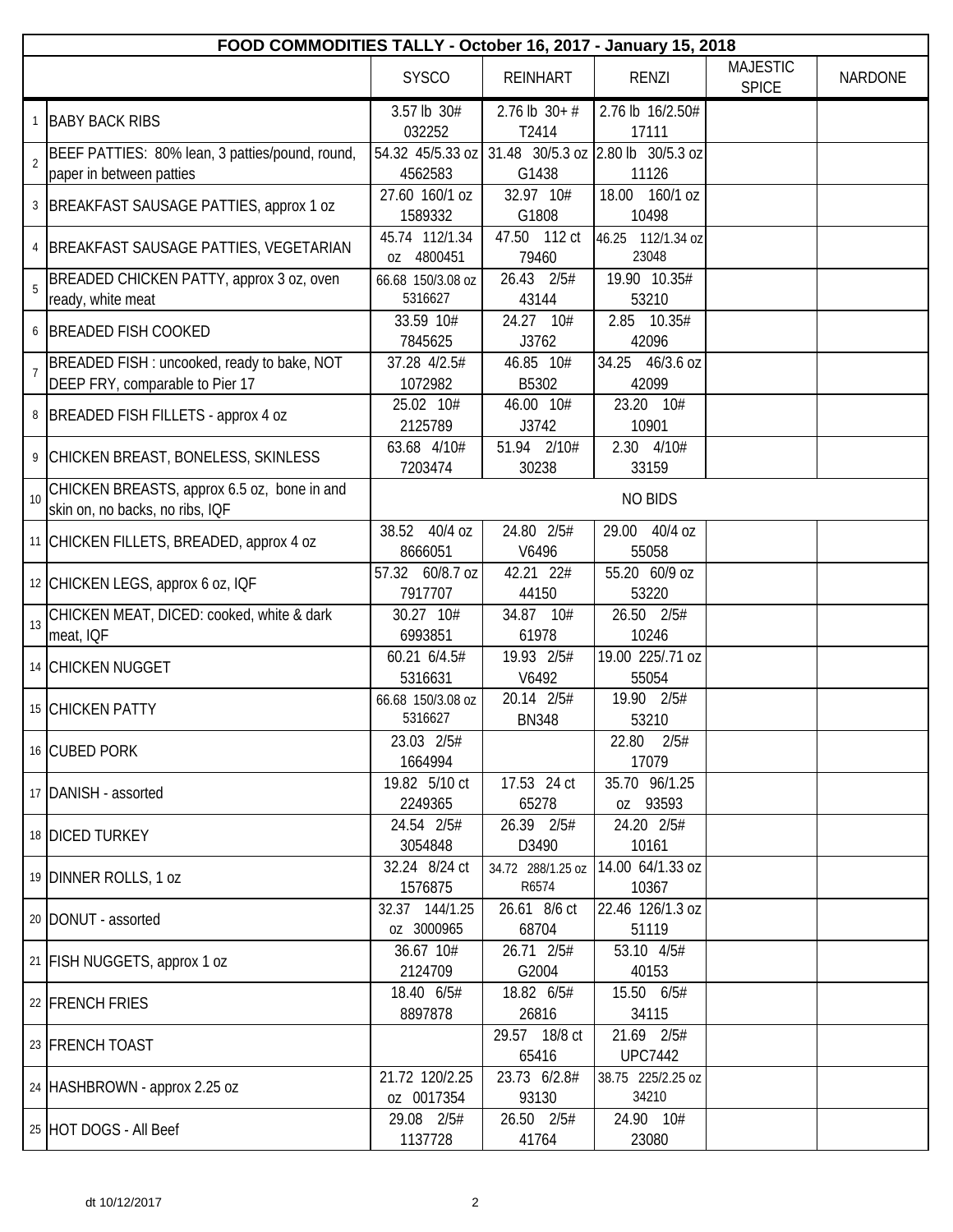|    |                                               |                              |                         | FOOD COMMODITIES TALLY - October 16, 2017 - January 15, 2018 |                                 |                        |
|----|-----------------------------------------------|------------------------------|-------------------------|--------------------------------------------------------------|---------------------------------|------------------------|
|    |                                               | <b>SYSCO</b>                 | <b>REINHART</b>         | <b>RENZI</b>                                                 | <b>MAJESTIC</b><br><b>SPICE</b> | <b>NARDONE</b>         |
|    | 26 HOT DOGS (approx 80 cs)                    | 23.20 2/5#<br>1073485        | 17.86 2/5#<br>T3424     | 17.95 12/14 oz<br>23018                                      |                                 |                        |
|    | 27 HOT DOGS - TURKEY                          |                              | 29.04 4/5#<br>43474     | $1.14$ lb<br>160/2<br>oz 23099                               |                                 |                        |
|    | 28 <b>ITALIAN MEATBALLS</b>                   | 22.40 160/1 oz<br>5063138    | 28.39 2/5#<br>53084     | 17.45 10#<br>11234                                           |                                 |                        |
|    | 29   ITALIAN SAUSAGE CUBES: cooked            | 47.40 3/5#<br>6862298        |                         | 2.18 lb 4/5#<br>bags 10489                                   |                                 |                        |
|    | 30   MANICOTTI - approx 3 oz                  | 32.45 60/2.75 oz<br>1042878  | 31.09 5/2#<br>20110     | 28.40 60/2.75<br>oz 35243                                    |                                 |                        |
|    | 31 MEATBALLS                                  | 22.40 160/1 oz<br>5063138    | 28.39 2/5#<br>53084     | 17.45 10#<br>11234                                           |                                 |                        |
|    | 32 MEATLOAF SLICES                            | 68.29 76/3.15<br>oz 2138121  |                         | 44.00 75/3.2 oz<br>33167                                     |                                 |                        |
|    | 33 OMELETS, approx 1 oz                       | 31.13 200/1 oz<br>9546797    |                         |                                                              |                                 |                        |
|    | 34   OMELETS, approx 3 oz                     | 44.32 72/3.5 oz<br>7360704   | 41.26 84/3 oz<br>B7934  | 40.80 84/3 oz<br>26044                                       |                                 |                        |
|    | 35 PANCAKES                                   | 18.91 144/1.25 oz<br>1010255 | 20.78 12/12 ct<br>J0968 | 13.58 144/1.2 oz<br>46034                                    |                                 |                        |
|    | 36   PANCAKES - BUTTERMILK - approx 1.2 oz    | 29.52 216/1.25 oz<br>1783935 | 20.78 12/12 ct<br>J0968 | 18.80 144/1.30 oz<br><b>UPC 1431</b>                         |                                 |                        |
|    | 37   PEPPERONI: sliced                        | 78.11 25#<br>2368769         | 34.69 10#<br>18862      | 25.70 10#<br>32067                                           |                                 |                        |
|    | 38   PIZZA, CHEESE, 5" ROUND - approx 5 oz    | 50.10 54/4.98<br>oz 1676667  | 43.75 60 ct<br>A6786    | 43.05 54/5.43<br>oz 35135                                    |                                 | 46.00 60/6"<br>625wrm2 |
|    | 39 PIZZA CRUST, 9" round                      | 41.59 48/6 oz<br>9127358     | 45.02 50/10 oz<br>51728 | 10.25 12/9"<br>37804                                         |                                 |                        |
|    | 40 PIZZA CRUST, sheet pan, 24 oz              | 37.66 22/24 oz<br>2222545    |                         | 17.50 12/24 oz<br>38713                                      |                                 |                        |
|    | 41 PIZZA CRUST, sheet pan, 44 oz              | 23.71 10/45.5<br>oz 2096760  |                         | 23.10 10/43 oz<br>37807                                      |                                 | 29.00 10/18x26<br>2wps |
|    | 42 PIZZA TOPPING, SAUSAGE                     | 20.21 2/5#<br>8131443        | 23.34 2/5#<br>53070     | 2.18 lb 4/5#<br>bags 10489                                   |                                 |                        |
| 43 | POLLOCK POTATO CRUNCH NUGGET - approx 1<br>OZ | 36.67 10#<br>2124709         |                         | 51.34 4/5#<br>40157                                          |                                 |                        |
|    | 44   PORK BBQ RIBETTES, cooked, approx 3-4 oz | 30.55 53/3 oz<br>7154263     | 33.34 10#<br>26338      | 41.80 75/3.2 oz<br>33024                                     |                                 |                        |
|    | 45   POTATOES, CUBED (to pan fry)             | 35.18 6/5#<br>3644036        | 26.95 4/5#<br>G2452     | 23.20 4/5#<br>34109                                          |                                 |                        |
|    | 46 PULLED TURKEY                              | 37.63 10#<br>7497217         | 39.54 10#<br>J5504      | 3.70 lb 2/5#<br>52031 white                                  |                                 |                        |
|    | 47 RAVIOLI                                    | 22.16 3/3#<br>2467637        | 25.54 2/5#<br>60068     | 24.75 4/3#<br>86212 preckd                                   |                                 |                        |
|    | 48 STEAK UM                                   | 38.56 40/4 oz<br>7161395     | 37.80 10#<br>A8066      | 30.60 56/3 oz<br>33168                                       |                                 |                        |
|    | 49 SWEET POTATO FRIES                         | 25.60 6/2.5#<br>3419199      | 27.69 5/3#<br>16420     | 27.75 6/2.5#<br>34120                                        |                                 |                        |
|    | 50 STUFFED SHELLS - approx 2 oz               | 37.55 96/2 oz<br>1948512     | 34.39 2/5.46#<br>J3636  | 35.95 2/7.5#<br>35249                                        |                                 |                        |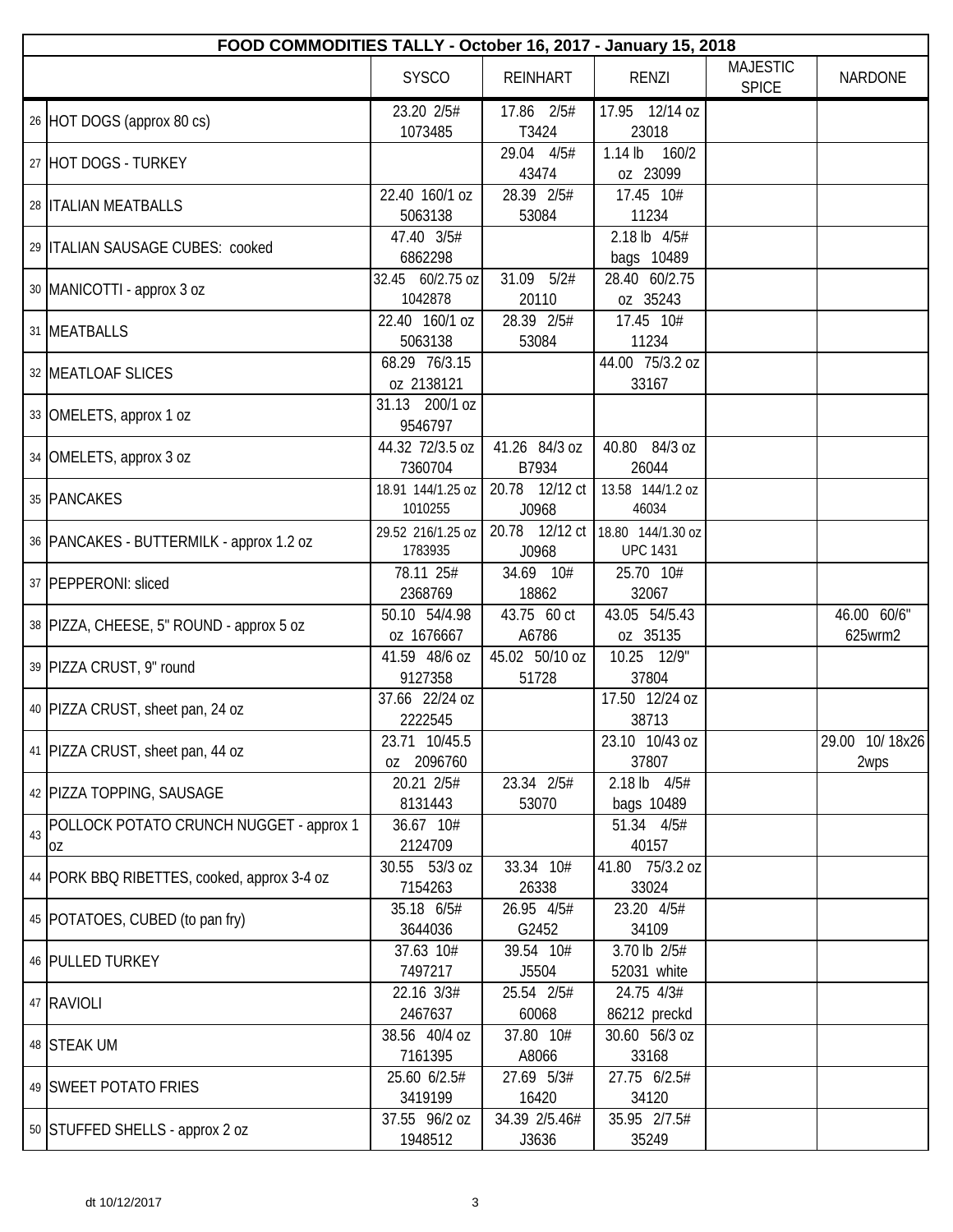|              | FOOD COMMODITIES TALLY - October 16, 2017 - January 15, 2018 |                              |                                  |                                      |                                 |                |  |  |
|--------------|--------------------------------------------------------------|------------------------------|----------------------------------|--------------------------------------|---------------------------------|----------------|--|--|
|              |                                                              | <b>SYSCO</b>                 | <b>REINHART</b>                  | <b>RENZI</b>                         | <b>MAJESTIC</b><br><b>SPICE</b> | <b>NARDONE</b> |  |  |
|              | 51   TATOR TOT - approx 1 oz                                 | 39.25 6/5#<br>1050954        | 27.05 6/5#<br><b>BL642</b>       | 24.30 6/5#<br>34039                  |                                 |                |  |  |
|              | 52 TURKEY BREAST: raw frozen                                 | 2.86 lb 2/8-10#<br>4347126   | 2.66 lb $2/9.5+$ #<br>12216      | 2.47 lb 2/11#<br>avg 54015           |                                 |                |  |  |
|              | 53   UNBREADED FISH FILLETS - approx 4 oz                    |                              | 27.02 10#<br>11238               | 3.10 lb 40/4 oz<br>10125             |                                 |                |  |  |
|              | 54 UNBREADED VEAL PATTY - approx 4 oz                        | 37.75 10#<br>2590222         | 34.63 10#<br>99418               |                                      |                                 |                |  |  |
|              | 55   VEGGIE BURGER, regular                                  | 50.60 48/3.4 oz<br>2023125   | 50.07 48/3.4 oz<br>30064         | 47.84 48/3.4 oz<br>11100             |                                 |                |  |  |
|              | 56 VEGGIE BURGER, southwestern                               | 44.65 48/3.4 oz<br>9349960   | 64.73 48/4.25<br>oz 80436        | 46.56 48/3.4 oz<br>11075             |                                 |                |  |  |
|              | 57 WAFFLES                                                   |                              | 14.84 12/12 ct<br>55762          | 15.03<br>144/1.23<br>oz 46009        |                                 |                |  |  |
|              | 58 WRAPS                                                     | 21.31 6/12 ct<br>6291595     | 23.01 8/12 ct<br>67582           | 14.00 6/12 ct<br>60048               |                                 |                |  |  |
|              | <b>FISH</b>                                                  |                              |                                  |                                      |                                 |                |  |  |
|              | TUNA FISH, 12 oz                                             | 58.72 24/12 oz<br>8524357    | 61.51 24/12 oz<br>B9646          | 24/12.5<br>77.01<br>oz 43133         |                                 |                |  |  |
| 2            | TUNA FISH, 66.5 oz                                           | 38.70 6/66.5 oz<br>7519285   | 52.17 $6/66.5$ oz 39.00<br>36646 | $6/66.5$ oz<br>64025                 |                                 |                |  |  |
|              | <b>EGGS</b>                                                  |                              |                                  |                                      |                                 |                |  |  |
| $\mathbf{1}$ | EGG PATTIES, 1 oz - frozen                                   | 31.13 200/1 oz<br>9546797    | 20.03 144/1 oz<br>G6244          | $\overline{18.20}$ 144/1 oz<br>27062 |                                 |                |  |  |
|              | 2   EGG PATTIES, 1.75 oz - frozen                            | 33.65 144/1.75 oz<br>7360530 | 52.34 200 ct<br>25380            | 32.48 144/1.75<br>oz UPC52020        |                                 |                |  |  |
|              | 3 EGG PATTIES, 2 oz - frozen                                 | 25.73 100/2 oz<br>2738623    | 27.10<br>100/2 oz<br>J3444       | 24.62 100/2 oz<br><b>UPC30004</b>    |                                 |                |  |  |
|              | 4 FRESH EGGS                                                 | 32.04 30 doz<br>4767038      | 19.32 15 doz<br>L3694            | 30.50 30 doz<br>28028                |                                 |                |  |  |
|              | 5   PASTEURIZED EGGS                                         | 42.95 15/2#<br>2366607       | 43.60 15/2#<br>A6998             | 29.97 15/2#<br>27048                 |                                 |                |  |  |
|              | 6 PEELED HARD COOKED                                         | 47.33 25#<br>8847491         | 29.60 12/12 ct<br>25460          | 36.99 25#<br>28108                   |                                 |                |  |  |
|              | <b>PASTA &amp; GRAINS</b>                                    |                              |                                  |                                      |                                 |                |  |  |
| $\mathbf{1}$ | BARLEY                                                       | 19.76 24/1#<br>4487633       | 19.86 24/1#<br>L6434             | 19.60 24/1#<br>78309                 |                                 |                |  |  |
|              | 2 EGG NOODLES                                                | 15.88 2/5#<br>5588033        | 13.52 2/5#<br>25486              | 11.28 10#<br>84082                   |                                 |                |  |  |
|              | 3 ELBOW MACARONI                                             | 20.46 2/10#<br>4862702       | 29.00 3/10#<br>24806             | 9.54 20#<br>84073                    |                                 |                |  |  |
|              | 4   LASAGNA NOODLES                                          | 13.76 10#<br>4933164         | 14.88 12/1#<br>24612             | 14.20 12/1#<br>76879                 |                                 |                |  |  |
|              | $5$ RICE - par boil - 25#                                    | 13.20 25#<br>4671350         | 12.95 25#<br>25204               | 10.59 25#<br>66014                   |                                 |                |  |  |
|              | $6$ RICE - par boil - 50#                                    | 25.10 50#<br>4323366         |                                  | 10.59 25#<br>66014                   |                                 |                |  |  |
|              | 7   ROTINI - tricolor                                        | 23.65 2/10#<br>5588017       | 22.41 2/10#<br>G3046             | $6.35$ $10#$<br>84096                |                                 |                |  |  |
|              | 8   ROTINI - plain                                           | 19.79 2/10#<br>5587993       | 19.81 2/10#<br>25490             | 10.50 20#<br>84083                   |                                 |                |  |  |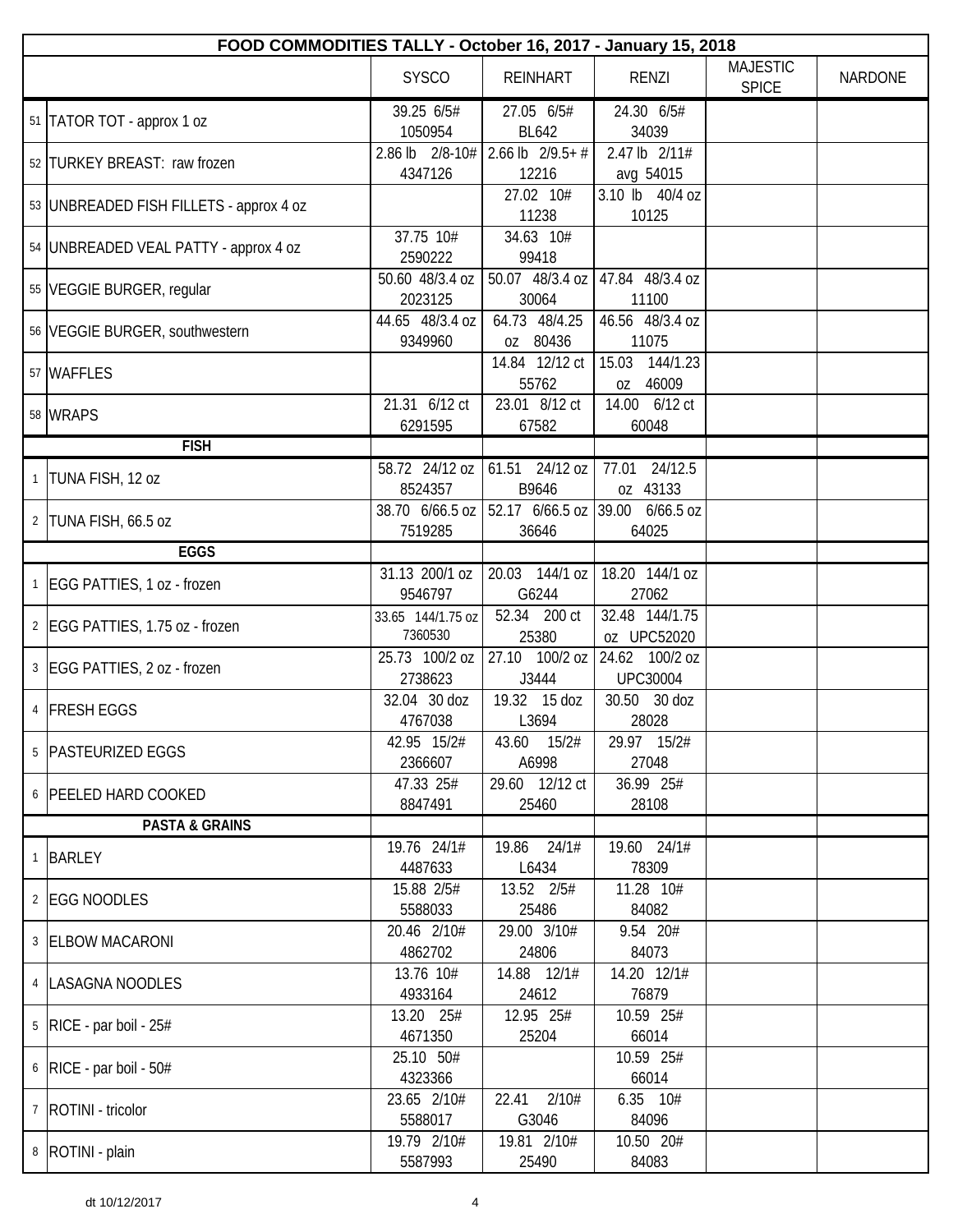| FOOD COMMODITIES TALLY - October 16, 2017 - January 15, 2018 |                             |                            |                               |                                 |                |  |  |
|--------------------------------------------------------------|-----------------------------|----------------------------|-------------------------------|---------------------------------|----------------|--|--|
|                                                              | <b>SYSCO</b>                | <b>REINHART</b>            | <b>RENZI</b>                  | <b>MAJESTIC</b><br><b>SPICE</b> | <b>NARDONE</b> |  |  |
| 9 SHELLS- medium size                                        |                             |                            | 17.95<br>20#<br>76913         |                                 |                |  |  |
| 10 SPAGHETTI                                                 | 2/10#<br>20.05<br>4862983   | 19.26 2/10#<br>30312       | 9.20 20#<br>84072             |                                 |                |  |  |
| $11$ ZITI                                                    | 20.48<br>2/10#<br>4862835   | 19.81 2/10#<br>25868       | 10.95 20#<br>84074            |                                 |                |  |  |
| <b>BAKING PRODUCTS</b>                                       |                             |                            |                               |                                 |                |  |  |
| 1 BAKING COCOA                                               |                             | 13.49 5#<br>J7957          | 78.54 6/5#<br>92337           |                                 |                |  |  |
| 2 BAKING POWDER                                              | 53.68 6/5#<br>5517701       | 7.73 5# 22385              | 39.80 6/5#<br>68064           |                                 |                |  |  |
| 3 BAKING SODA                                                | 14.59 12/24 oz<br>4950598   | $17.18$ $24/1#$<br>22396   | 14.25 24/1#<br>68058          |                                 |                |  |  |
| 4 CANOLA OIL                                                 | 30.87 4/gal<br>7028113      | 29.83<br>$6$ /gal<br>J2902 | 30.25 6/gal<br>30088          |                                 |                |  |  |
| 5 COCONUT: unsweetened                                       | 22.58 5/2#<br>4510921       |                            |                               |                                 |                |  |  |
| 6 CORN STARCH                                                | 16.13 24/1#<br>4032991      | 16.71 24/1#<br>19702       | 15.80 24/1#<br>91369          |                                 |                |  |  |
| 7 FLOUR - 25#                                                | 12.20 2/25#<br>8379270      | 10.40 25#<br>27620         | 6.35 25#<br>10881             |                                 |                |  |  |
| 8 FLOUR - 50#                                                | 13.59 50#<br>4267274        | 16.29 2/25#<br>27636       | 15.35 50#<br>10864            |                                 |                |  |  |
| 9 PEANUT BUTTER CHIPS                                        | 20.41 200/.5 oz<br>6132377  |                            | 62.95 25#<br>75071 Spec Ord   |                                 |                |  |  |
| 10 SEMI-SWEET CHOCOLATE CHIPS                                | 49.46 25#<br>5335732        | 58.83 25#<br>25958         | 36.95 25#<br>92210            |                                 |                |  |  |
| 11 SHORTENING                                                | 41.68<br>50#<br>4684250     | 34.44 50#<br>36916         | 42.55 50#<br>10954            |                                 |                |  |  |
| 12 SUGAR, BROWN - 2#                                         | 24.51 12/2#<br>5593702      | 25.28 12/2#<br>J3166       | 16.26 12/2#<br>11183          |                                 |                |  |  |
| 13 SUGAR, BROWN - 50#                                        | 37.00 50#<br>1854926        | 33.91 50#<br>27692         | 26.92 50#<br>67009            |                                 |                |  |  |
| 14 SUGAR, CONFECTIONERY - 2#                                 | 24.49 12/2#<br>5593900      | 25.28 12/2#<br>33218       | 17.10 12/2#<br>92205          |                                 |                |  |  |
| 15 SUGAR, CONFECTIONERY - 25#                                | 36.76 50#<br>1854918        | 33.64 50#<br>J3154         | 26.01 50#<br>67007            |                                 |                |  |  |
| 16 SUGAR, GRANULATED - 5#                                    |                             |                            | 19.93 8/5#<br>96240           |                                 |                |  |  |
| 17   SUGAR, GRANULATED - 50#                                 | 29.46 50#<br>4782694        | 29.14 50#<br>13054         | 24.86 50#<br>68395 x-tra fine |                                 |                |  |  |
| 18 VANILLA EXTRACT                                           | 30.31 6/32 oz<br>5239389    | 34.64 16 oz<br>23382       | 25.95 4/gal<br>96205          |                                 |                |  |  |
| 19 VEGETABLE OIL                                             |                             | 34.11 6/gal<br>J2894       | 30.25 6/gal<br>30088          |                                 |                |  |  |
| 20 WALNUTS                                                   | 42.67 3/2#<br>4645404       | 35.45 2/2.5#<br>23044      | 5#<br>35.00<br>92353          |                                 |                |  |  |
| INDIVIDUAL / BULK CEREALS                                    |                             |                            |                               |                                 |                |  |  |
| <sup>1</sup>   BRAN FLAKES - Individual - 1 oz               | 22.11 96/.875 oz<br>4044616 |                            | 22.25 96/1 oz<br>10519        |                                 |                |  |  |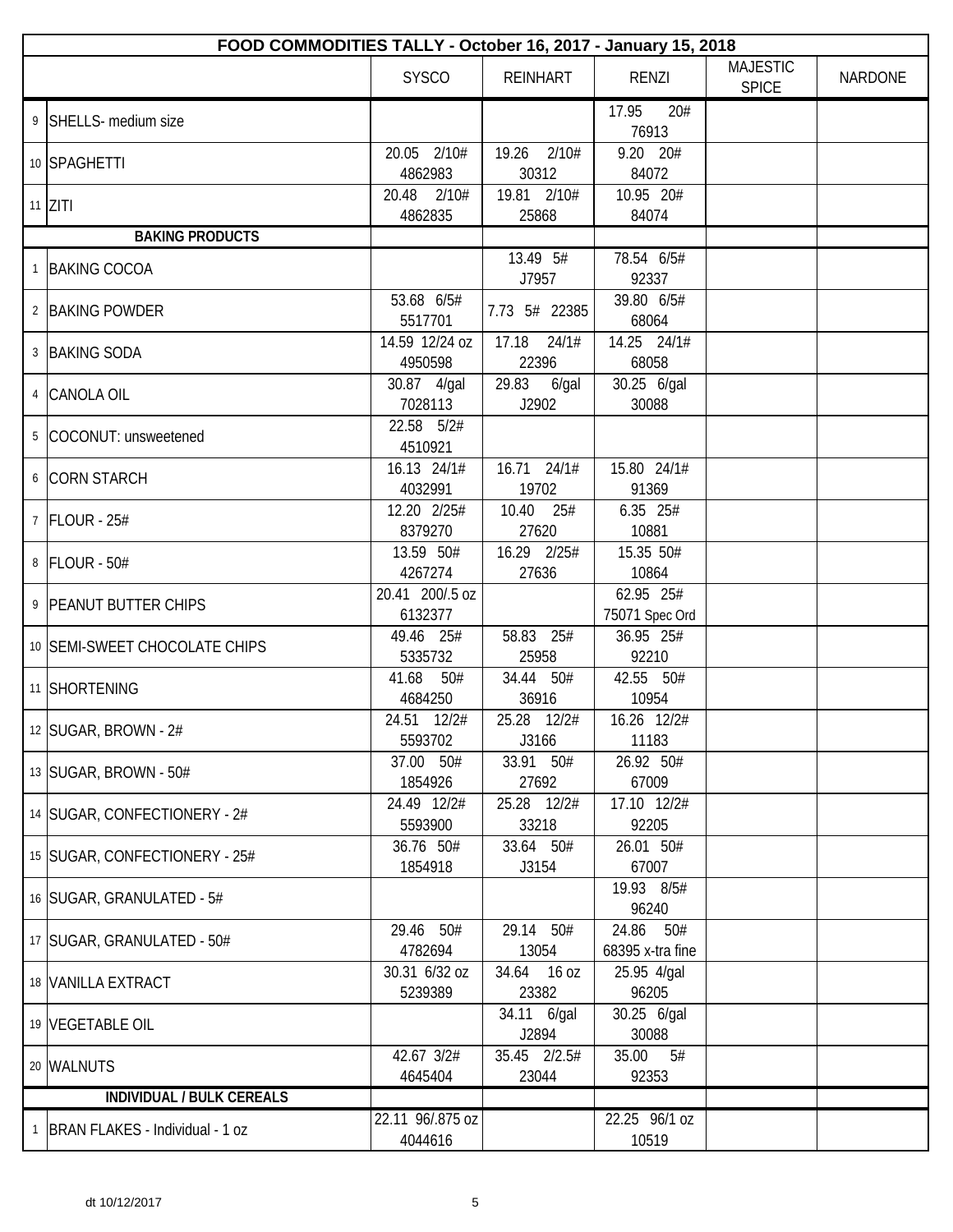| FOOD COMMODITIES TALLY - October 16, 2017 - January 15, 2018 |                               |                                        |                                  |                                 |                |
|--------------------------------------------------------------|-------------------------------|----------------------------------------|----------------------------------|---------------------------------|----------------|
|                                                              | <b>SYSCO</b>                  | <b>REINHART</b>                        | RENZI                            | <b>MAJESTIC</b><br><b>SPICE</b> | <b>NARDONE</b> |
| 2 BRAN FLAKES - Bulk - 35 oz                                 | 13.27 4/35 oz<br>6709414      | 16.93 4/28 oz<br>K2994                 | 13.25 4/35 oz<br>92331           |                                 |                |
| 3 CHEERIOS - Individual - 1 oz                               | 16.49 84/1 oz<br>7001082      | 37.18 96/1 oz<br><b>BA940</b>          | 18.73 96/1 oz<br>84160           |                                 |                |
| 4 CHEERIOS - Bulk - 29 oz - 35 oz                            | 14.10 4/35 oz<br>6732754      | 18.55 4/28 oz<br>K3066                 | 14.05 4/35 oz<br>76254           |                                 |                |
| 5 CINNAMON TOASTIES - Individual - 1 oz                      | 18.11 96/1 oz<br>4119723      | 37.18 96/1 oz<br>33626                 | 18.53 96/1 oz<br>84065           |                                 |                |
| 6 CINNAMON TOASTIES - Bulk - 28 oz - 35 oz                   | 32.97<br>$4/45$ oz<br>4396446 |                                        | 22.95 4/35 oz<br>92334           |                                 |                |
| <sup>7</sup> CORN FLAKES - Individual - 1 oz                 | 2430259                       | 19.07 84/1 oz 25.46 96/.75 oz<br>12316 | 18.80 96/1 oz<br><b>UPC71923</b> |                                 |                |
| 8 CORN FLAKES - Bulk - 32 oz - 35 oz                         | 12.71 4/35 oz<br>6709307      | 19.28 4/28 oz<br>K3006                 | 11.75 4/35 oz<br>76255           |                                 |                |
| 9 CREAM OF WHEAT - Bulk - 28 oz - 35 oz                      | 27.23 12/28 oz<br>8562639     | 42.19 12/28 oz<br>25562                | 19.56 12/28 oz<br>85523          |                                 |                |
| 10 CREAM OF WHEAT - Individual - 1 oz                        |                               |                                        | <b>NO BIDS</b>                   |                                 |                |
| 11   FROSTED FLAKES - Individual - 1 oz                      | 96/1 oz<br>22.11<br>4044707   | 38.76 96/1 oz<br>W6354                 | 20.89 96/1 oz<br>10522           |                                 |                |
| 12 FROSTED FLAKES - Bulk - 35 oz - 45 oz                     | 14.53 4/35 oz<br>6781587      | 19.21 4/28 oz<br>K3022                 |                                  |                                 |                |
| 13   OATMEAL - Individual - 1 oz                             | 31.06 12/42 oz<br>8562621     | 22.24 10/12 ct<br>92336                | 8.90 48/1 oz<br>76593            |                                 |                |
| 14 OUICK OATS - Bulk - 35 oz - 45 oz                         | 31.06 12/42 oz<br>8562621     | 31.30 12/42 oz<br>C2468                | 23.00 12/42 oz<br>85522          |                                 |                |
| 15 RAISIN BRAN - Individual - 1 oz                           | 20.88 96/1.25<br>oz 4044624   | 25.46 96 ct<br>12330                   | 19.89 96/1 oz<br>10519           |                                 |                |
| 16 RAISIN BRAN - Bulk - 35 oz                                | 15.96 4/35 oz<br>6732788      | 19.27 4/28 oz<br>K3058                 | 15.25 4/35 oz<br>76243           |                                 |                |
| 17 SPECIAL K - Individual - 1 oz                             | 22.11<br>96/5 oz<br>4044699   |                                        | 22.26 96/1 oz<br>84026           |                                 |                |
| 18 RICE CRISPIES - Individual - 1 oz                         | 22.11 96/5 oz<br>4044681      | 32.05 70/.88 oz<br>57412               | 18.93 96/1 oz<br>10521           |                                 |                |
| 19 RICE CRISPIES - Bulk - 32 oz - 35 oz                      | 14.29 4/35 oz<br>6709455      | 18.55 4/28 oz<br>K3020                 | 14.55 4/35 oz<br>76256           |                                 |                |
| 20 SHREDDED WHEAT - Individual - 1 oz                        | 34.15 70/1.2 oz<br>6199269    |                                        | 25.25 96/1 oz<br>10518           |                                 |                |
| 21 SHREDDED WHEAT - Bulk - 32 oz - 35 oz                     | 46.98 4/56 oz<br>5029087      |                                        | 25.00 4/35 oz<br>76253           |                                 |                |
| 22 TOOTIE FRUTIES - Individual - 1 oz                        | 20.88<br>96/1 oz<br>2093431   | 39.74 96/1 oz<br>B3362                 | 18.75 96/1 oz<br>10520           |                                 |                |
| 23 TOOTIE FRUTIES - Bulk - 35 oz                             | 15.73 4/35 oz<br>6768436      | 19.98<br>4/28 oz<br>K3034              | 15.20 4/35 oz<br>92336           |                                 |                |
| <b>DESSERT MIXES</b>                                         |                               |                                        |                                  |                                 |                |
| 1   ANGEL FOOD CAKE                                          | $6/20$ oz<br>31.38<br>5357559 | 62.70 12/16 oz<br>27302                | 40.00 12/16 oz<br>17919          |                                 |                |
| 2 APPLE PIE FILLING                                          | 40.15 6/#10<br>6348015        | 44.79 6/#10<br>J2994                   | 38.16 6/#10<br>73066             |                                 |                |
| 3 BROWNIE MIX                                                | 25.22 6/5#<br>1242439         | 26.04 6/6#<br>J3144                    | 25.40 6/5#<br>28038              |                                 |                |
| 4  BROWNIE MIX, Sugar Free                                   |                               |                                        | <b>NO BIDS</b>                   |                                 |                |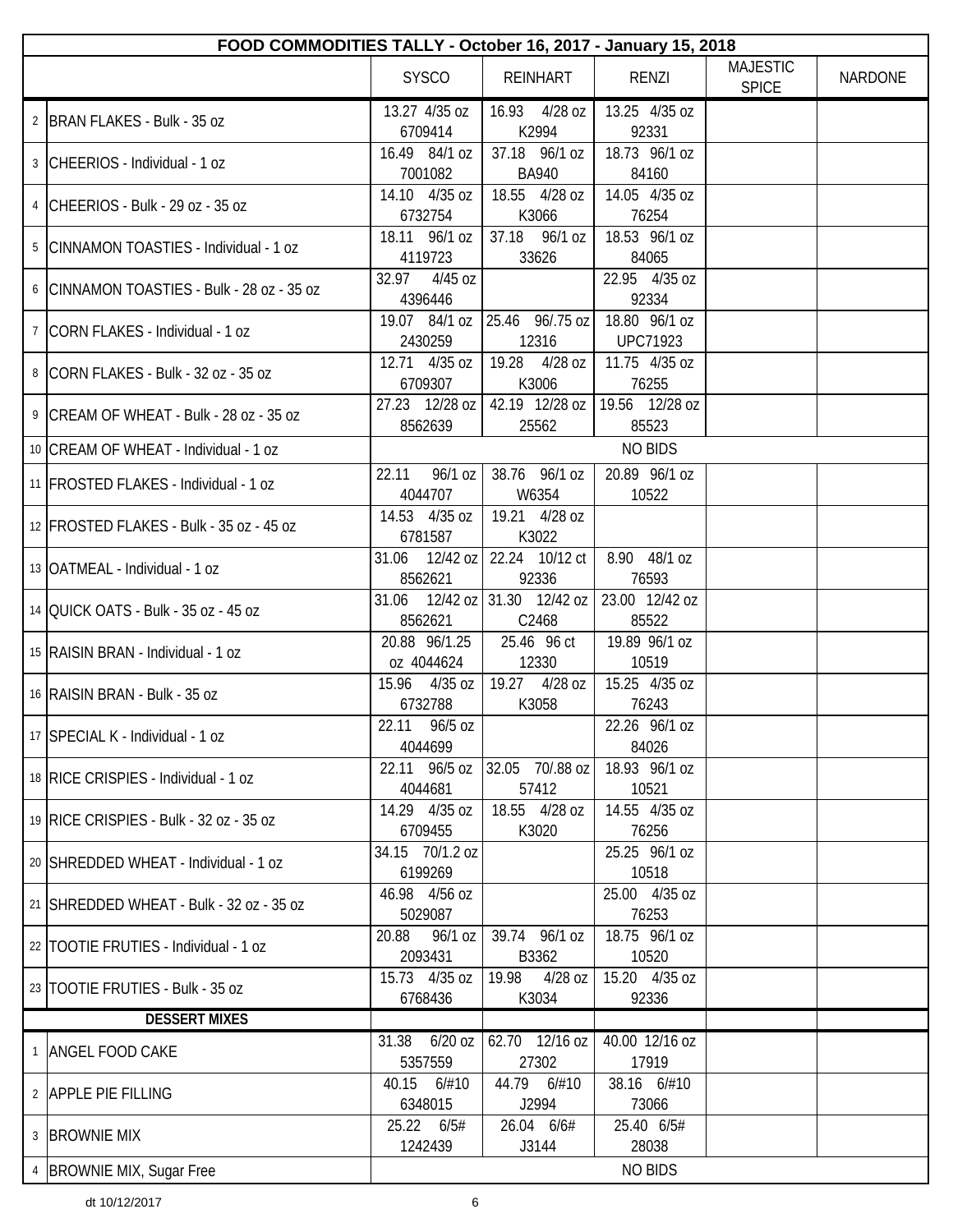|    | FOOD COMMODITIES TALLY - October 16, 2017 - January 15, 2018 |                           |                         |                                 |                                 |                |
|----|--------------------------------------------------------------|---------------------------|-------------------------|---------------------------------|---------------------------------|----------------|
|    |                                                              | <b>SYSCO</b>              | <b>REINHART</b>         | <b>RENZI</b>                    | <b>MAJESTIC</b><br><b>SPICE</b> | <b>NARDONE</b> |
|    | 5 CAKE MIX, CARROT                                           |                           |                         | 30.45 6/5#<br>28139             |                                 |                |
|    | 6 CAKE MIX, CARROT, Sugar Free                               |                           |                         | <b>NO BIDS</b>                  |                                 |                |
|    | 7 CAKE MIX, CHOCOLATE                                        | 24.78<br>6/5#<br>1242985  | 56.06 6/5#<br>29272     |                                 |                                 |                |
|    | 8 CAKE MIX, CHOCOLATE, Sugar Free                            |                           |                         | <b>NO BIDS</b>                  |                                 |                |
|    | 9 CAKE MIX, SPICE                                            | 6/5#<br>57.22<br>6048904  |                         | 40.00 6/5#<br>28250 Spec Ord    |                                 |                |
|    | 10 CAKE MIX, YELLOW                                          | 22.99<br>6/5#<br>5301627  | 24.21<br>6/5#<br>G5228  |                                 |                                 |                |
|    | 11 CAKE MIX, WHITE                                           | 23.02<br>6/5#<br>5301601  | 22.87 6/5#<br>G5234     |                                 |                                 |                |
|    | 12 CAKE MIX, WHITE, Sugar Free                               |                           |                         | <b>NO BIDS</b>                  |                                 |                |
|    | 13 CHEESECAKE                                                | 6/4#<br>80.04             |                         | 60.00 6/4#                      |                                 |                |
|    |                                                              | 1678481                   |                         | 28216                           |                                 |                |
|    | 14 GINGERBREAD MIX                                           | 57.22<br>6/5#<br>6048904  |                         | 34.45 6/5#<br>28114 Spec Ord    |                                 |                |
|    | ICING, READY TO SPREAD: MUST BE SHELF                        | 52.66 2/11#               | 23.03 12#               |                                 |                                 |                |
| 15 | STABLE: Chocolate                                            | 4158929                   | 72082                   |                                 |                                 |                |
| 16 | ICING, READY TO SPREAD: MUST BE SHELF<br>STABLE : Vanilla    | 48.60 2/11#<br>4046124    | 20.86 12#<br>38998      |                                 |                                 |                |
|    | 17   ICING, CHOCOLATE, Sugar Free                            |                           |                         | <b>NO BIDS</b>                  |                                 |                |
|    | 18   ICING, WHITE, Sugar Free                                |                           |                         | <b>NO BIDS</b>                  |                                 |                |
|    | 19 MUFFIN MIX, BANANA NUT                                    |                           |                         | 52.84 6/5#<br>28014             |                                 |                |
|    | 20 MUFFIN MIX, BASIC                                         | 20.46<br>6/5#<br>1242425  | 23.01 6/5#<br>J7662     | 24.45 6/5#<br>28231             |                                 |                |
|    | 21 MUFFIN MIX, BLUEBERRY                                     |                           |                         | 23.04<br>6/5#<br>28424 Spec Ord |                                 |                |
|    | 22 MUFFIN MIX, BRAN                                          | 50.42<br>6/5#<br>4044020  |                         | 51.26 6/5#<br>76608             |                                 |                |
|    | 23 MUFFIN MIX, CORN                                          | 30.45<br>6/5#<br>2748905  | 61.22 6/5#<br>27468     | 23.55 6/5#<br>28217             |                                 |                |
|    | 24 MUFFIN MIX, HONEY BRAN                                    | 50.42<br>6/5#<br>4044020  |                         | 39.03 6/5#<br>28225             |                                 |                |
|    | <b>COOKING PRODUCTS</b>                                      |                           |                         |                                 |                                 |                |
|    | 1 BEEF BASE                                                  | 12/1#<br>41.40<br>2912715 | 36.14 6/1#<br>22976     | 19.50 12/1#<br>57728            |                                 |                |
|    | 2 BEEF BASE, LOW SODIUM                                      | 48.19 6/1#<br>5814421     | 42.91 6/1#<br>J1248     | 54.00 12/1#<br>57716            |                                 |                |
|    | 3 BEEF BROTH, LOW SODIUM                                     |                           |                         | <b>NO BIDS</b>                  |                                 |                |
|    | 4 BISQUICK MIX                                               | 23.14 6/5#<br>2810392     | 48.93<br>6/5#<br>10306  | 23.34 6/5#<br>28237             |                                 |                |
|    | 5 BREAD CRUMBS, ITALIAN                                      | 10.20 2/5#<br>5249727     | 34.60 6/5#<br>25012     | 22.75 6/5#<br>29131             |                                 |                |
|    | 6 CHICKEN BROTH                                              |                           | 26.08 12/48 oz<br>21270 | 19.53 12/48 oz<br>36580         |                                 |                |
|    | 7 CHICKEN BROTH, LOW SODIUM                                  |                           |                         | <b>NO BIDS</b>                  |                                 |                |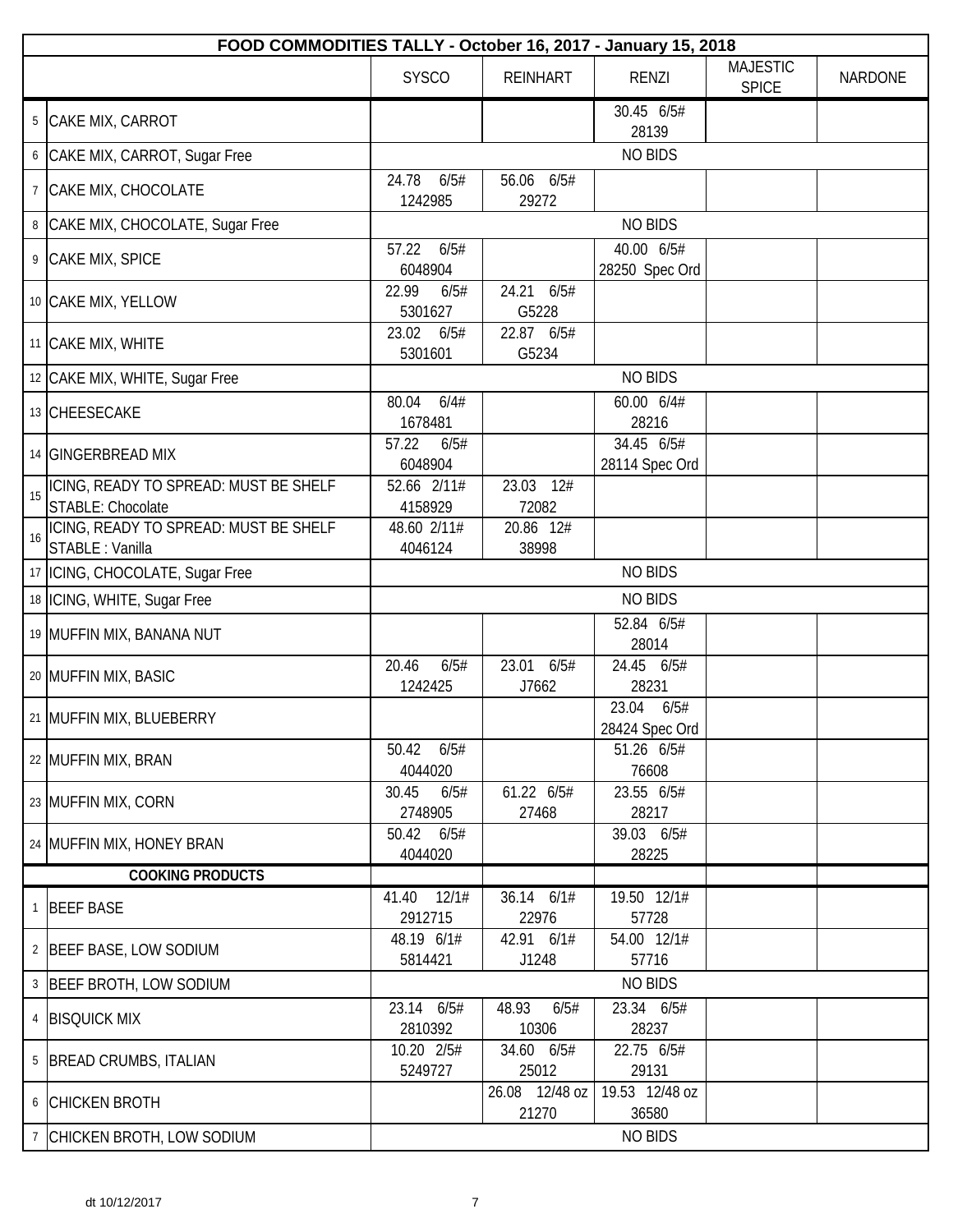|    | FOOD COMMODITIES TALLY - October 16, 2017 - January 15, 2018  |                             |                             |                                  |                                 |                |
|----|---------------------------------------------------------------|-----------------------------|-----------------------------|----------------------------------|---------------------------------|----------------|
|    |                                                               | <b>SYSCO</b>                | <b>REINHART</b>             | <b>RENZI</b>                     | <b>MAJESTIC</b><br><b>SPICE</b> | <b>NARDONE</b> |
|    | 8 CHICKEN GRAVY                                               | 12/5#<br>42.66<br>4220364   | 44.02 12/48 oz<br>22998     |                                  |                                 |                |
|    | 9 CHICKEN GRAVY, LOW SODIUM                                   |                             |                             | 8/15oz<br>33.50<br>28448         |                                 |                |
|    | 10 CHICKEN BASE - 1#                                          |                             | 36.86 6/1#<br>25124         | 18.00 12/1#<br>57729             |                                 |                |
|    | 11 CHICKEN BASE - $5#$                                        | 128.24 4/5#<br>4342770      | 117.99 4/5#<br>22562        |                                  |                                 |                |
|    | 12 CHICKEN BASE, LOW SODIUM                                   | 40.18 6/1#<br>6213359       | 42.48 6/1#<br>G5244         | 47.00 12/1#<br>57715             |                                 |                |
|    | 13 CRISPY ONIONS                                              | 32.90 6/24 oz<br>0435671    | 33.20 6/24 oz<br>W6170      | 32.80 6/24 oz<br>73125           |                                 |                |
|    | 14 FALAFEL                                                    | 23.25 2/5#<br>8022297       |                             |                                  |                                 |                |
| 15 | INSTANT BROTH & SEASONING - BEEF, LOW<br>SODIUM               |                             |                             | 31.27 300/4 gm<br>91235          |                                 |                |
| 16 | <b>INSTANT BROTH &amp; SEASONING - CHICKEN, LOW</b><br>SODIUM |                             |                             | 31.27 300/4 gm<br>91236          |                                 |                |
|    | 17 MINCED GARLIC, IN LIQUID                                   |                             | 45.69 6/32 oz<br>76278      | 30.96 6/35 oz<br>68103           |                                 |                |
|    | 18 PANCAKE MIX                                                | 19.38 6/5#<br>2810432       | 29.30 6/5#<br>28814         | 19.40 6/5#<br>28085              |                                 |                |
|    | 19 PORK GRAVY MIX                                             | 23.40 6/11.3<br>oz 9829748  | 32.23 8/16 oz<br>26942      | 31.40 8/16 oz<br>57709           |                                 |                |
|    | 20 PORK GRAVY MIX, LOW SODIUM                                 |                             |                             | <b>NO BIDS</b>                   |                                 |                |
|    | 21 SOY SAUCE, LOW SODIUM                                      | 36.18 6/.5 gal<br>4897641   | 37.20 6/.5 gal<br>20348     | 36.80 6/.5 gal<br>37300 Spec Ord |                                 |                |
|    | 22 STUFFING MIX, CHICKEN                                      | 44.55 4/3.56#<br>4396404    | 47.56<br>4/57.5<br>oz 31438 | 53.96 6/55 oz<br>65040           |                                 |                |
|    | 23 STUFFING MIX, CORN BREAD                                   |                             | $66.70$ $6/56$ oz<br>W7760  | 34.18 6/28 oz<br>65034           |                                 |                |
|    | 24 SWEETENED CONDENSED MILK                                   | 39.74 24/14 oz<br>9312596   | 52.41 24/14 oz<br>59640     | 44.47 24/14 oz<br>92179 Spec Ord |                                 |                |
| 25 | THICK-IT INSTANT HEALTHCARE FOOD<br>THICKENER - PC            | 13.75 100/6.5<br>gm 0101758 | 15.07 100/6.5g<br>E2218     | 14.38 100/6.5<br>gm 76723        |                                 |                |
| 26 | THICK-IT INSTANT HEALTHCARE FOOD<br>THICKENER - Bulk          | 61.94 25#<br>0102194        | 69.51 25#<br>21444          | 61.04 25#<br>76732               |                                 |                |
|    | 27 TOFU                                                       | 12.29 12/14 oz<br>0684936   | 10.68 6/14 oz<br>19828      | 31.20 6/4#<br>88520              |                                 |                |
|    | 28 TURKEY GRAVY MIX                                           |                             | 37.73 8/12 oz<br>24746      | 34.60 8/16 oz<br>57698           |                                 |                |
|    | 29 TURKEY GRAVY MIX, LOW SODIUM                               |                             |                             | 33.50 8/15 oz<br>28448           |                                 |                |
|    | 30 VEGETABLE BASE                                             | 26.68 6/1#<br>5682935       | 29.16 6/1#<br>28138         | 14.95 6/1#<br>57696 Spec Ord     |                                 |                |
|    | 31 VINEGAR                                                    | 6.32 4/gal<br>5868328       | 6.92 4/gal<br>J2626         | 6.95 4/gal<br>56100              |                                 |                |
|    | 32   WORCESTERSHIRE SAUCE                                     | 20.88 4/gal<br>1762927      | 32.41 4/gal<br>10214        | 20.90 4/gal<br>75181             |                                 |                |
|    | 33 WORCESTERSHIRE SAUCE, LOW SODIUM                           |                             |                             | <b>NO BIDS</b>                   |                                 |                |
|    | <b>SALAD DRESSINGS</b>                                        |                             |                             |                                  |                                 |                |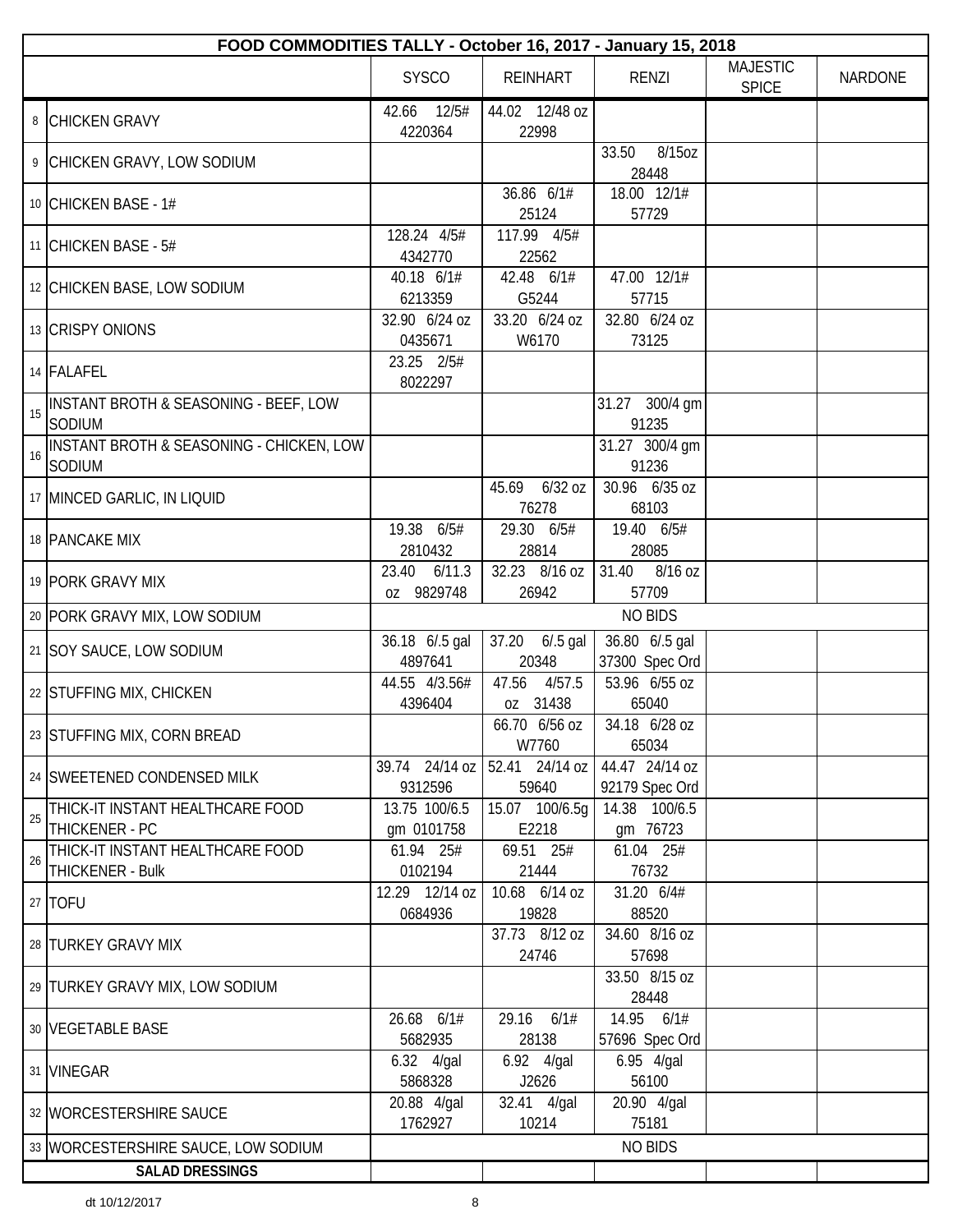| FOOD COMMODITIES TALLY - October 16, 2017 - January 15, 2018 |                               |                          |                             |                                 |                |  |  |
|--------------------------------------------------------------|-------------------------------|--------------------------|-----------------------------|---------------------------------|----------------|--|--|
|                                                              | <b>SYSCO</b>                  | <b>REINHART</b>          | RENZI                       | <b>MAJESTIC</b><br><b>SPICE</b> | <b>NARDONE</b> |  |  |
| SALAD DRESSING Low Fat French                                |                               | 34.57 4/gal<br>13652     | 29.44 4/gal<br>56058        |                                 |                |  |  |
| 2 SALAD DRESSING Low Fat Ranch                               | 33.22 4/gal<br>4086575        | 34.65 4/gal<br>R3776     | 31.04 4/gal<br>56297        |                                 |                |  |  |
| 3 SALAD DRESSING Low Fat Golden Italian                      | 19.38 4/gal<br>4488946        | 25.71 4/gal<br>12910     | 22.14 4/gal<br>56295        |                                 |                |  |  |
| 4 SALAD DRESSING Low Fat Thousand Island                     |                               |                          | 31.92 4/gal<br>56147        |                                 |                |  |  |
| 5   SALAD DRESSING Catalina                                  |                               |                          | 37.64 4/gal<br>67266        |                                 |                |  |  |
| 6 SALAD DRESSING Italian                                     | 31.35<br>4/gal<br>4003687     | 30.21 4/gal<br>17188     | 29.08 4/gal<br>11010        |                                 |                |  |  |
| 7 SALAD DRESSING Ranch                                       | 32.16<br>4/gal<br>4003679     | 39.63 4/gal<br>12340     | 39.80 4/gal<br>11034        |                                 |                |  |  |
| 8 SALAD DRESSING Thousand Island                             | 30.73 4/gal<br>4069431        | 35.88 4/gal<br>12318     |                             |                                 |                |  |  |
| 9 SALAD DRESSING POWDER MIX, Italian                         | 42.56<br>18/7.6<br>oz 4847323 | 48.90 12/7.6 oz<br>18934 | 25.45<br>12/7.6<br>oz 28215 |                                 |                |  |  |
| <b>SPICES</b>                                                |                               |                          |                             |                                 |                |  |  |
|                                                              | $3/22$ oz<br>59.69            | 12.01 12 oz              | $3/20$ oz<br>40.00          | 43.45 6/5.5 oz                  |                |  |  |
| <b>BASIL LEAVES</b>                                          | 8173397                       | 10510                    | 68055                       | <b>BASN</b>                     |                |  |  |
| 2 BASIL, CRUSHED                                             |                               |                          | 47.68<br>$6/12$ oz<br>68023 | 43.45 6/5.5 oz<br><b>BASCUT</b> |                |  |  |
| 3 BLACK PEPPER                                               | 77.35 6/1#<br>5229273         | 7.32 14 oz<br>J2836      | 78.47 6/18 oz<br>68258      | 55.20 6/16 oz<br>BP24-6/1#J     |                |  |  |
| 4 CELERY SALT                                                | 39.94 6/30 oz<br>5228465      | 6.95 32 oz<br>24156      | 31.00<br>$6/36$ OZ<br>68122 | 5.50 16 oz<br>CELSAL            |                |  |  |
| 5 CHILI POWDER                                               | $6/20$ oz<br>56.92<br>9806498 | 8.01 17 oz<br>22890      | 33.55<br>$6/16$ oz<br>69275 | 7.90 18 oz<br><b>CHPML</b>      |                |  |  |
| 6 CHIVES, DRIED                                              | 24.84 6/#10<br>5096490        | $5.20$ 1 oz<br>24012     | 29.00<br>$6/1$ oz<br>68086  | 19.50 2/5.5 oz<br><b>CHIVE</b>  |                |  |  |
| 7 CINNAMON                                                   | 60.20 6/18 oz<br>6639512      | 4.76 15 oz<br>J2754      | 46.09<br>$6/18$ oz<br>68090 | 7.70 16 oz<br><b>CING</b>       |                |  |  |
| 8 CRUSHED RED PEPPER                                         | 48.40 6/13 oz<br>9806423      | 7.56 12 oz<br>24018      | 32.85 6/12 oz<br>68269      | 8.20 12 oz<br><b>CHCR</b>       |                |  |  |
| 9 DILL WEED                                                  | 65.08 6/5 oz<br>5228770       | 10.93 5 oz<br>10512      | 49.10<br>$6/5$ oz<br>68123  | 17.70 5.5 oz<br><b>DILLW</b>    |                |  |  |
| 10 GARLIC, GRANULATED                                        |                               | 14.09 24 oz<br>24210     | 80.06<br>$6/24$ OZ<br>68137 | 8.85 26 oz<br>GGCH              |                |  |  |
| 11 GARLIC POWDER                                             | 72.80 6/21 oz<br>9806449      | 8.84 19 oz<br>J2786      | $6/21$ oz<br>70.01<br>68156 | 9.60 21 oz<br><b>CPCH</b>       |                |  |  |
| 12 GROUND GINGER                                             | 65.19 6/12.5 oz<br>4827832    | 13.91 16 oz<br>24054     | 64.00 6/16 oz<br>69276      | 9.10 16 oz<br><b>GING</b>       |                |  |  |
| 13 LEMON PEPPER                                              | 67.97 6/28 oz<br>9806480      | 11.47 28 oz<br>28588     | 60.02 6/28 oz<br>68296      | 13.20 28 oz<br><b>FDMLPS</b>    |                |  |  |
| 14 MONTREAL STEAK SEASONING                                  | 61.92 6/29 oz<br>6639553      | 10.15 28 oz<br>28758     | 48.30 6/26 oz<br>68343      | 14.70 29 oz<br><b>MONSTESEA</b> |                |  |  |
| 15 MRS. DASH SALT SUBSTITUTE                                 | 20.71<br>300/3<br>oz 1116052  | 12.61 19 oz<br>13694     | 42.80 3/21 oz<br>93047      |                                 |                |  |  |
| 16 NUTMEG                                                    | 93.11 6/1#<br>5229067         | 15.73 16 oz<br>24084     | 81.04 6/16 oz<br>68186      | 17.75 16 ozx<br><b>NUTG</b>     |                |  |  |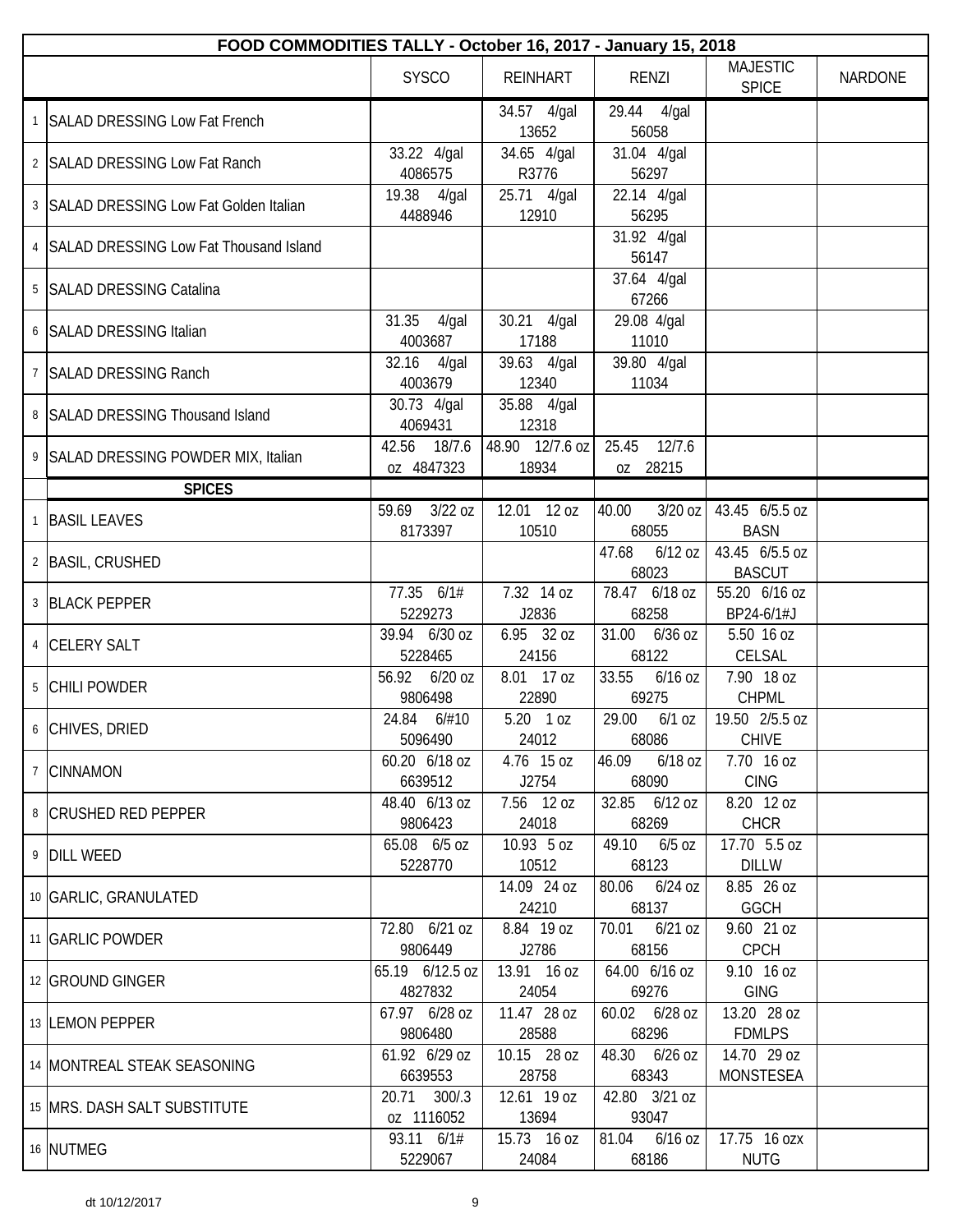| FOOD COMMODITIES TALLY - October 16, 2017 - January 15, 2018 |                             |                              |                             |                                 |                |
|--------------------------------------------------------------|-----------------------------|------------------------------|-----------------------------|---------------------------------|----------------|
|                                                              | <b>SYSCO</b>                | <b>REINHART</b>              | <b>RENZI</b>                | <b>MAJESTIC</b><br><b>SPICE</b> | <b>NARDONE</b> |
| 17 ONIONS, dehydrated                                        | 53.19 6/2#<br>5865498       | 6.74 15 oz<br>24542          | 34.01 6/14 oz<br>68241      | 111.12 6/3 lb<br>ONCHP-6/3#J    |                |
| 18 ONION POWDER                                              | 41.16 6/20 oz<br>5229125    | 6.63 20 oz<br>24400          | 35.08 6/20 oz<br>68191      | 7.90 20 oz<br>ONGR              |                |
| 19 OREGANO                                                   | 68.03 3/1.5#<br>5264320     | 23.01 24 oz<br>24252         | 20.01 1/1.5#<br>68238       | 14.00 24 oz<br>ORGCTG           |                |
| 20 PAPRIKA                                                   | 49.88 6/18 oz<br>5229174    | 9.78 18 oz<br>24186          | 32.50 6/16 oz<br>69335      | 7.88 18 oz<br><b>PAP120</b>     |                |
| 21   PARSLEY FLAKES                                          | 36.54 3/10 oz<br>5229265    | 9.64<br>11 oz<br>J2832       | 11.50<br>$1/11$ oz<br>68249 | 11.90 11 oz<br>PAREG            |                |
| 22 POULTRY SEASONING                                         | 67.20 6/12 oz<br>5229562    | 9.31 10 oz<br>24132          | 50.90<br>$6/12$ oz<br>69268 | 11.10 10 oz<br>POU <sub>5</sub> |                |
| 23 TACO SEASONING                                            | 12.93 5#<br>0822611         | 21.50 6/9 oz<br>28252        | 12.96 5#<br>56683           | 22.50 5 lb<br><b>TACG</b>       |                |
| <b>SOUP</b>                                                  |                             |                              |                             |                                 |                |
| 1 CHICKEN NOODLE LO-SO, 7.5 oz                               | 18.48 24/7.25<br>oz 4104469 | 24/7.25<br>20.86<br>oz 22576 |                             |                                 |                |
| 2 CHICKEN NOODLE LO-SO, 50 oz                                |                             |                              | 12/50oz<br>34.92<br>11892   |                                 |                |
| 3 CREAM OF CELERY, 7.5 oz                                    |                             |                              | <b>NO BIDS</b>              |                                 |                |
| 4 CREAM OF CELERY, CONDENSED, 50 oz                          | 38.35 12/50 oz<br>4040317   |                              |                             |                                 |                |
| 5 CREAM OF CHICKEN                                           |                             |                              | 19.84 24/7.25oz<br>36699    |                                 |                |
| 6 CREAM OF CHICKEN, LO-SO, 7.5 oz                            |                             |                              |                             |                                 |                |
| 7   CREAM OF MUSHROOM, 7.5 oz                                |                             |                              |                             |                                 |                |
| 8 CREAM OF MUSHROOM, 50 oz                                   | 40.95 12/50 oz<br>4040382   | 43.07 12/#5<br>11290         |                             |                                 |                |
| 9 CREAM OF MUSHROOM LO-SO, 7.5 oz                            | 17.41 24/7.25<br>oz 4013041 |                              |                             |                                 |                |
| 10 CREAM OF MUSHROOM LO-SO, #5                               |                             |                              |                             |                                 |                |
| 11   TOMATO, 7.5 oz                                          | 17.07 24/7.25 oz<br>4040481 |                              |                             |                                 |                |
| 12 TOMATO, CONDENSED, 50 oz                                  | 31.05 12/50 oz<br>4040390   | 36.25 12/#5<br>11132         | 28.04 12/50 oz<br>11890     |                                 |                |
| 13   TOMATO LO-SO - #5                                       | 39.96 12/50 oz<br>4146445   |                              |                             |                                 |                |
| 14   TOMATO LO-SO - 7.5 oz                                   | 17.29 24/7.25<br>oz 4013066 | 19.59 24/7.5 oz<br>29300     |                             |                                 |                |
| 15 VEGETABLE LO-SO, 7.5 oz                                   |                             |                              | 18.34 24/7.25oz<br>36997    |                                 |                |
| <b>FROZEN DESSERTS</b>                                       |                             |                              |                             |                                 |                |
| 1 APPLE PIE RAW                                              | 26.34 6/46 oz<br>1972744    | 30.62<br>6/44 oz<br>H8706    |                             |                                 |                |
| 2 APPLE PIE BAKED                                            | 36.67 6/48 oz<br>9787748    |                              |                             |                                 |                |
| 3 APPLE PIE SUGAR FREE                                       | 33.28 4/49 oz<br>1647940    |                              |                             |                                 |                |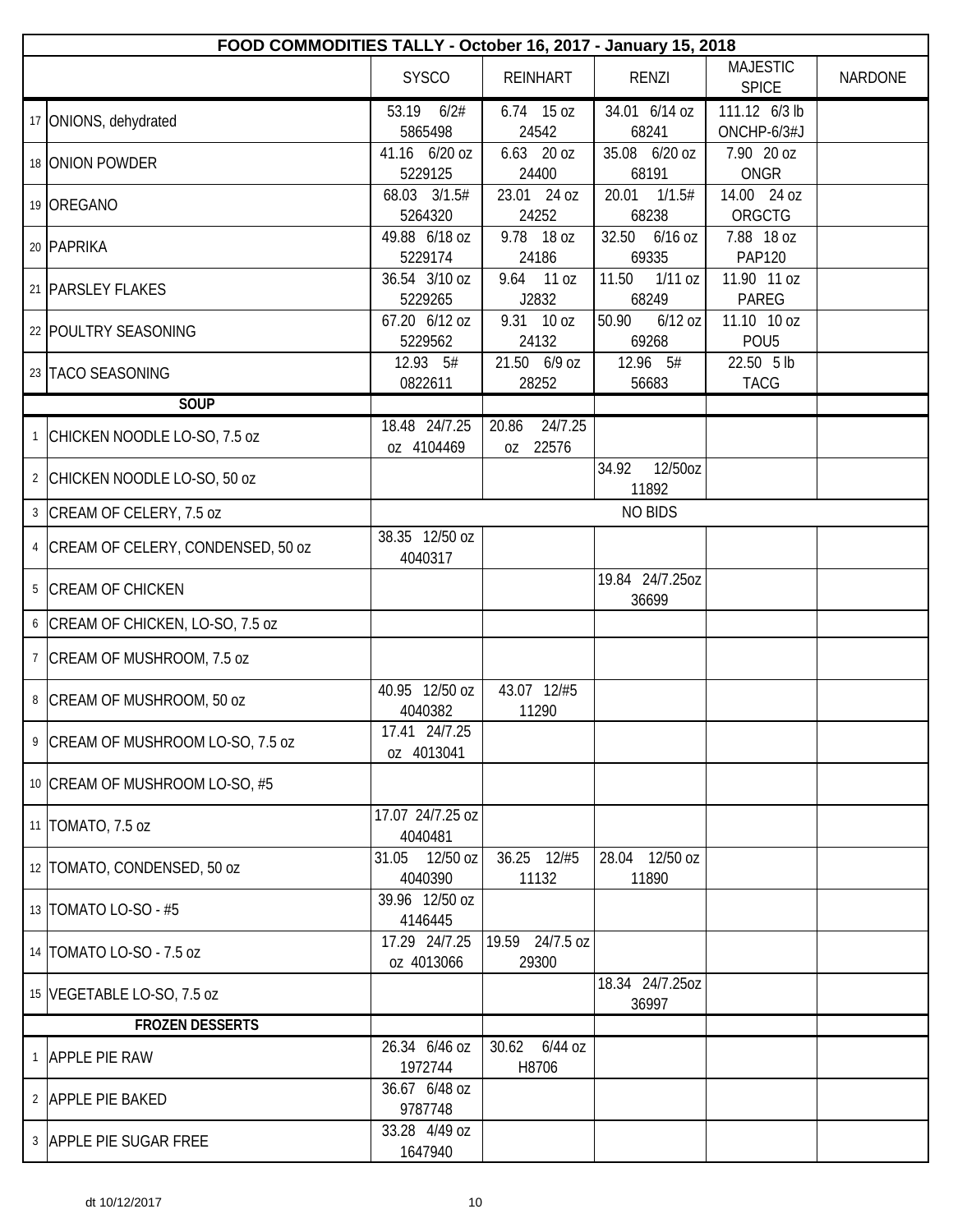| FOOD COMMODITIES TALLY - October 16, 2017 - January 15, 2018 |                               |                           |                         |                                 |         |
|--------------------------------------------------------------|-------------------------------|---------------------------|-------------------------|---------------------------------|---------|
|                                                              | <b>SYSCO</b>                  | <b>REINHART</b>           | <b>RENZI</b>            | <b>MAJESTIC</b><br><b>SPICE</b> | NARDONE |
| 4 BERRY MEDLEY                                               | 27.98 2/5#<br>1410976         | 26.63 10#<br>G2056        |                         |                                 |         |
| 5 BLUEBERRY PIE RAW                                          | 39.09 6/46 oz<br>1972728      | 43.54 6/42 oz<br>R2520    |                         |                                 |         |
| 6 BLUEBERRY PIE, DIET SUGAR FREE                             |                               |                           | <b>NO BIDS</b>          |                                 |         |
| 7 BOSTON CREAM PIE                                           | $6/33$ oz<br>35.29<br>1972090 | 38.32 6/33 oz<br>B5370    |                         |                                 |         |
| 8 CARROT CAKE premade                                        | 45.35<br>$4/59$ oz<br>1285113 | 71.20 4/96 oz<br>62366    |                         |                                 |         |
| 9 CHERRY PIE RAW                                             | $6/46$ oz<br>37.38<br>1972702 | 39.93 6/42 oz<br>E9240    |                         |                                 |         |
| 10 CHERRY PIE, DIET SUGAR FREE                               |                               |                           | <b>NO BIDS</b>          |                                 |         |
| 11 CREAM PIE: Banana Cream                                   | $6/27$ oz<br>29.44<br>9788936 |                           |                         |                                 |         |
| 12 CREAM PIE: Chocolate                                      | 31.84 6/27 oz<br>1074806      | 36.35<br>4/38 oz<br>63708 |                         |                                 |         |
| 13 CREAM PIE: Coconut Cream                                  | 29.44<br>$6/27$ oz<br>9809294 | 35.27<br>4/43 oz<br>71612 |                         |                                 |         |
| 14 FRUIT OF THE FOREST PIE                                   | 44.57 6/48 oz<br>9785601      |                           |                         |                                 |         |
| 15 ICE CREAM, CHOCOLATE, approx 4 oz                         | 14.07 48/4 oz<br>0155010      | 15.17 2/24 ct<br>A5094    | 6.92 24/4 oz<br>71012   |                                 |         |
| 16 ICE CREAM, STRAWBERRY, approx 4 oz                        | 14.35 48/4 oz<br>0155515      | 15.17 2/24 ct<br>A5120    | 6.92 24/4 oz<br>71013   |                                 |         |
| 17   ICE CREAM, VANILLA, approx 4 oz                         | 14.18 48/4 oz<br>0154989      | 14.08 2/24 ct<br>74394    | 6.92 24/4 oz<br>71011   |                                 |         |
| 18   ICE CREAM, VANILLA -LACTOSE, approx 4 oz                | 7.85 24/4 oz<br>1819242       |                           |                         |                                 |         |
| 19   ICE CREAM, NSA CHOCOLATE, approx 4 oz                   | 19.26 24/4 oz<br>3528823      |                           | 7.02 24/4 oz<br>71002   |                                 |         |
| 20 ICE CREAM, NSA VANILLA, approx 4 oz                       | 18.61 24/4 oz<br>3528928      | 20.62 48 ct<br>G0622      | 7.02 24/4 oz<br>71009   |                                 |         |
| 21 LEMON PIE                                                 | 34.07 6/36 oz<br>9788522      | 37.41 6/36 oz<br>62372    |                         |                                 |         |
| 22 STRAWBERRY RHUBARB PIE                                    | 33.63 6/46 oz<br>9785312      | 35.16 6/43 oz<br>R2478    |                         |                                 |         |
| 23 WHIP TOPPING                                              | 36.22 12/32 oz<br>1060375     | 38.72 12/16 oz<br>26700   | 29.36 12/32 oz<br>91000 |                                 |         |
| <b>JUICES / DRINK MIX</b>                                    |                               |                           |                         |                                 |         |
| $1$ APPLE - 46 oz                                            | 30.60 12/46 oz<br>0475448     | 22.30 8/64 oz<br>14812    | 18.95 12/46 oz<br>47050 |                                 |         |
| 2 CRANBERRY - 46 oz                                          | 20.29 12/46 oz<br>7032160     | 21.24 8/64 oz<br>14814    | 24.00 12/46 oz<br>47052 |                                 |         |
| 3   GRAPE JUICE - 46 oz                                      | 32.39 12/46 oz<br>6050132     |                           | 27.21 12/46 oz<br>47051 |                                 |         |
| 4 ORANGE - 64 oz                                             | 32.25 12/46 oz<br>6050124     | 33.55 12/46 oz<br>14780   | 24.00 12/46 oz<br>47057 |                                 |         |
| 5 PINEAPPLE - 46 oz                                          | 30.60<br>12/46<br>oz 0475448  | 35.59 12/46 oz<br>14790   | 30.50 12/46 oz<br>47058 |                                 |         |
| 6   TOMATO - 46 oz                                           | 12/46<br>17.34<br>oz 4081584  | 18.54 12/46 oz<br>13272   | 15.50 12/46 oz<br>47060 |                                 |         |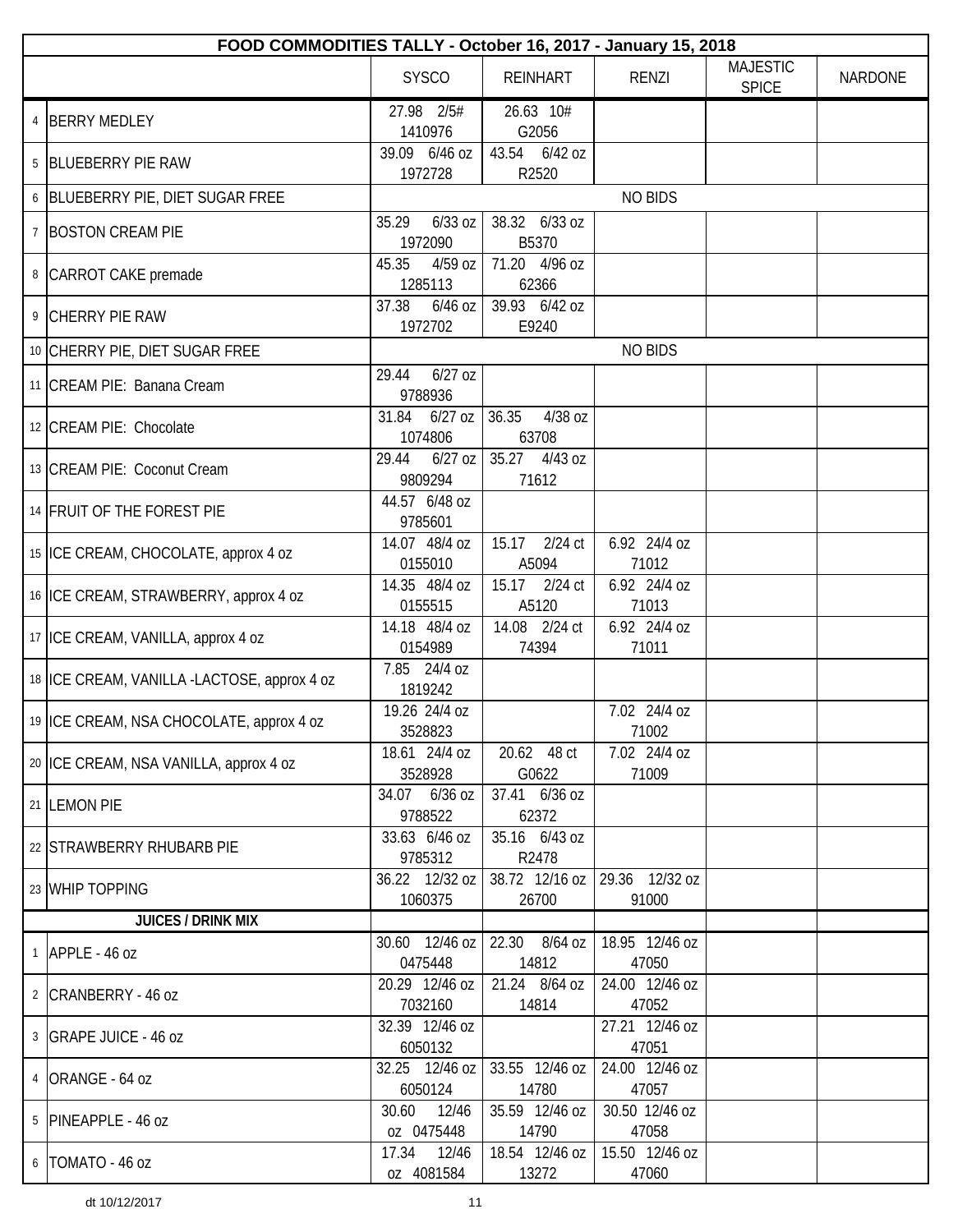| FOOD COMMODITIES TALLY - October 16, 2017 - January 15, 2018 |                               |                                                              |                            |                                 |                |
|--------------------------------------------------------------|-------------------------------|--------------------------------------------------------------|----------------------------|---------------------------------|----------------|
|                                                              | <b>SYSCO</b>                  | <b>REINHART</b>                                              | <b>RENZI</b>               | <b>MAJESTIC</b><br><b>SPICE</b> | <b>NARDONE</b> |
| 7 APPLE EZO, 5.5 oz                                          | 4164034                       | 19.53 48/5.5 oz   20.88 48/5.5 oz   19.54 48/5.5 oz<br>C9180 | 47046                      |                                 |                |
| 8 CRANBERRY EZO, 5.5 oz                                      | 48/5.5<br>18.92<br>oz 4036315 | 20.20 48/5.5 oz   19.20 48/5.5 oz<br>14840                   | 47068                      |                                 |                |
| 9 GRAPE EZO, 5.5 oz                                          | 20.66 48/5.5<br>oz 4164497    |                                                              |                            |                                 |                |
| 10 GRAPEFRUIT EZO, 5.5 oz                                    | 20.66<br>48/5.5<br>oz 4164497 | 22.75 48/5.5 oz 20.50 48/5.5 oz<br>C9178                     | 47047                      |                                 |                |
| 11 ORANGE JUICE EZO, 5.5 oz                                  | 48/5.5<br>20.07<br>oz 4164018 | 24.23 48/5.5 oz 22.49 48/5.5 oz<br>C9182                     | 47049                      |                                 |                |
| 12 ORANGE/PINEAPPLE EZO, 5.5 oz                              |                               |                                                              | <b>NO BIDS</b>             |                                 |                |
| 13 PINEAPPLE EZO, 5.5 oz                                     | 17.68<br>4121950              | 48/6 oz 25.46 48/5.5 oz<br>P3392                             | 21.31 48/6 oz<br>47048     |                                 |                |
| 14 PRUNE EZO, 4 oz                                           | 36.97<br>96/4 oz<br>9857319   | 23.38 96/4 oz<br>C4130                                       |                            |                                 |                |
| 15 PRUNE EZO, 5.5 oz                                         |                               |                                                              | <b>NO BIDS</b>             |                                 |                |
| 16   TOMATO EZO, 5.5 oz                                      | 15.62 48/5.5 oz<br>0533683    | 20.46<br>48/5.5<br>oz 14872                                  |                            |                                 |                |
| 17 V-8 EZO LO SO, 5.5 oz, low sodium                         | 22.40 48/5.5 oz<br>5142187    | 24.76 8/6 ct<br>54738                                        | 22.00 48/5.5 oz<br>47331   |                                 |                |
| 18 NO SUGAR ADDED - APPLE, 5.5 oz                            |                               |                                                              | <b>NO BIDS</b>             |                                 |                |
| 19 NO SUGAR ADDED - GRAPE, 5.5 oz                            |                               |                                                              | <b>NO BIDS</b>             |                                 |                |
| 20   NO SUGAR ADDED - ORANGE, 5.5 oz                         |                               |                                                              | <b>NO BIDS</b>             |                                 |                |
| 21 NO SUGAR ADDED - PINEAPPLE, 5.5 oz                        |                               |                                                              | <b>NO BIDS</b>             |                                 |                |
| 22 GRAPE DRINK MIX - POWDER, 24 oz                           | 19.13 12/21.6<br>oz 6851604   |                                                              | 15.25 12/24 oz<br>27529    |                                 |                |
| 23 ORANGE DRINK MIX - POWDER, 24 oz                          |                               | 19.39 12/24 oz<br>11470                                      | 15.25 12/24 oz<br>27530    |                                 |                |
| 24   LEMONADE DRINK MIX - POWDER, 24 oz                      |                               | 19.39 12/24 oz<br>14522                                      | 15.25 12/24 oz<br>27527    |                                 |                |
| 25 PINK LEMONADE DRINK MIX - POWDER, 24 oz                   |                               | 19.39 12/24 oz<br>20492                                      | 15.25 12/24 oz<br>27532    |                                 |                |
| 26 ICE TEA DRINK MIX - POWDER, 24 oz                         | 22.10 12/23.4 oz<br>9742602   | 42.19 24/10.6<br>oz C2178                                    | 15.25 12/24 oz<br>27533    |                                 |                |
| <b>BULK PRODUCTS / OTHER</b>                                 |                               |                                                              |                            |                                 |                |
| 1 AU GRATIN POTATOES - #10                                   | 51.75 6/2.25#<br>4703567      | 53.00 6/2.54#<br>N8382                                       | 45.00 12/20.35<br>oz 34161 |                                 |                |
| 2   BAKED BEANS (Gramma Brown) - #10                         | 44.43 6/#10<br>5123724        | 44.68 6/#10<br>A6880                                         | 43.50 6/#10<br>66045       |                                 |                |
| 3 BEEF STEW-10#                                              |                               |                                                              | 41.90 6/10#<br>66062       |                                 |                |
| 4   BEETS, SLICED - #10                                      | 18.48 6/#10<br>0173740        | 22.65<br>6/10#<br>10930                                      | 16.51 6/#10<br>62064       |                                 |                |
| $5$ BEETS, DICED - #10                                       | 17.95 6/#10<br>4109328        | 26.14<br>6/10#<br>10922                                      | 22.05 6/#10<br>62067       |                                 |                |
| 6 BLACK OLIVES - #10                                         | 29.25 6/#10<br>8609644        | 42.25 6/#10<br>32088                                         | 30.00 6/#10<br>59012       |                                 |                |
| 7 BROWN GRAVY, LOW SODIUM                                    |                               |                                                              | 6/16oz<br>30.40<br>57727   |                                 |                |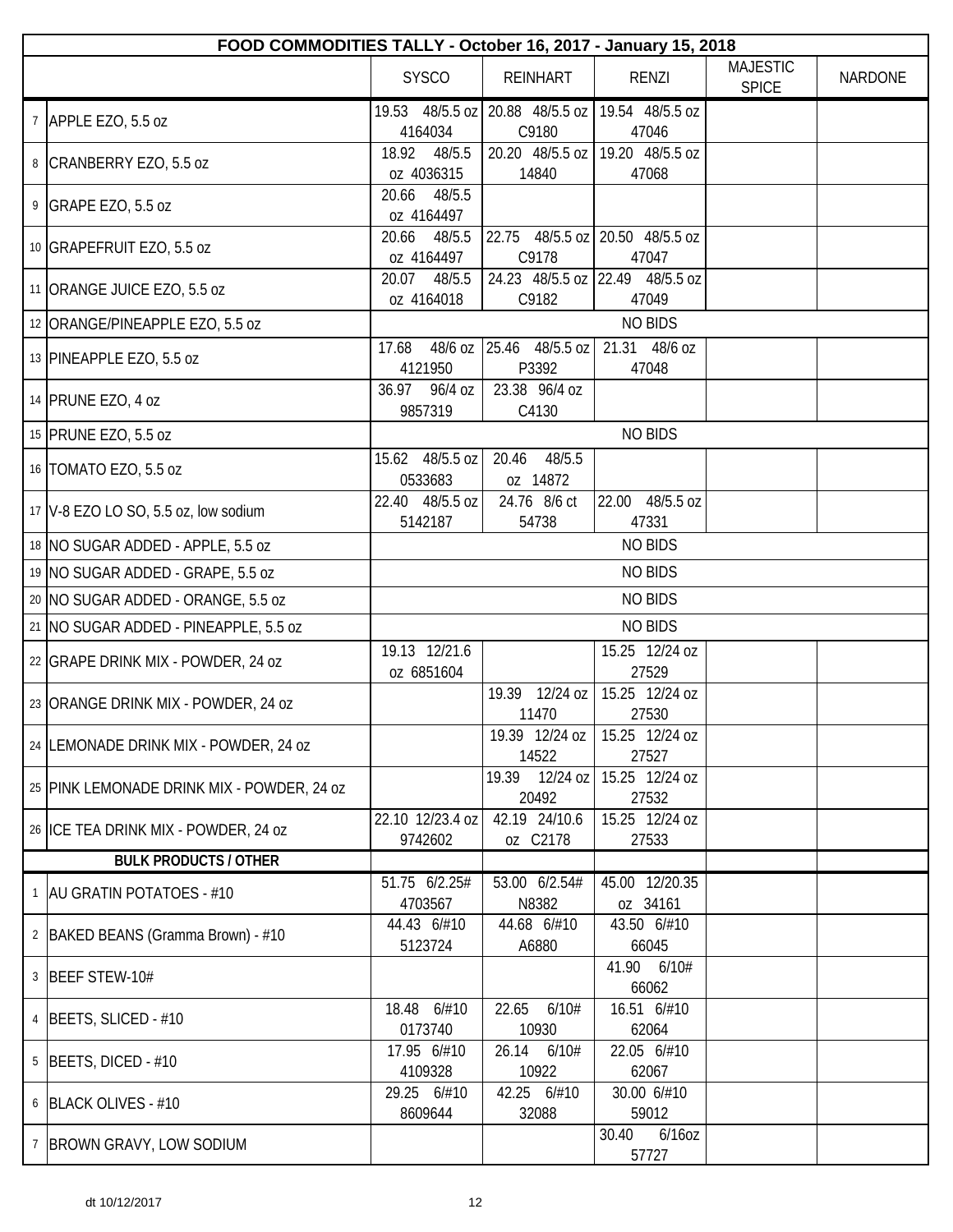| FOOD COMMODITIES TALLY - October 16, 2017 - January 15, 2018 |                              |                          |                               |                                 |                |  |
|--------------------------------------------------------------|------------------------------|--------------------------|-------------------------------|---------------------------------|----------------|--|
|                                                              | <b>SYSCO</b>                 | <b>REINHART</b>          | <b>RENZI</b>                  | <b>MAJESTIC</b><br><b>SPICE</b> | <b>NARDONE</b> |  |
| 8   CANNONBALL BBQ SAUCE                                     | 17.66 4/gal<br>8902134       | 40.73 4/gal<br>24908     | 17.95 4/gal<br>57212          |                                 |                |  |
| 9 CHEDDAR CHEESE SAUCE - #10                                 | 32.45 6/#10<br>1940725       | 41.87 6/#10<br>21032     | 31.60 6/10#<br>63015          |                                 |                |  |
| 10 CHILI SAUCE - #10                                         | 33.04<br>6/#10<br>4093886    | 26.48 6/#10<br>11222     | 25.50 6/#10<br>57131          |                                 |                |  |
| 11 COFFEE, 14 -16 oz                                         | 135.01 24/14<br>oz 4036976   |                          | 101.00 24/14 oz<br>71105      |                                 |                |  |
| 12 COFFEE PILLOW PACK, 2.5 oz                                |                              | 100.95 128/2 oz<br>10948 | 46.17 84/2 oz<br>71021        |                                 |                |  |
| 13 COFFEE PILLOW PACK, 14 oz                                 | 135.01 24/14 oz<br>4036976   |                          | 101.00 24/14 oz<br>71105      |                                 |                |  |
| 14 COFFEE, DECAF, 14 -16 oz                                  | 71.55 18/14 oz<br>6958045    |                          |                               |                                 |                |  |
| 15 COFFEE, DECAF, PILLOW PACK, 2.5 oz                        |                              | 62.16 64/2 oz<br>10462   | 48.00 84/1.75<br>oz 71217     |                                 |                |  |
| 16 COFFEE, DECAF, PILLOW PACK, 14 oz                         | 71.55 18/14oz<br>6958045     |                          |                               |                                 |                |  |
| 17 COLESLAW DRESSING                                         | 33.03 4/gal<br>4002499       | 36.93 4/gal<br>23844     | 34.50 4/gal<br>56090          |                                 |                |  |
| 18 CREAM STYLE CORN - #10                                    | 21.21<br>6/#10<br>0582106    | 26.93 6/#10<br>10816     | 23.00 6/#10<br>62035          |                                 |                |  |
| 19 GARBANZO BEANS (CHIC PEAS) - #10                          | 22.03 6/#10<br>4062337       | 19.89 6/#10<br>81692     | 16.54 6/#10<br>62027          |                                 |                |  |
| 20 GRAPE JELLY - #10                                         | 47.32 6/#10<br>4184461       | 45.51 6/#10<br>31820     |                               |                                 |                |  |
| 21 GRAPE JELLY - 132 oz                                      |                              |                          | 42.88 6/132 oz<br>91435       |                                 |                |  |
| 22 GREEN BEANS - #10                                         | 17.32 6/#10<br>4986998       | 22.49<br>6/#10<br>24696  | 16.25 6/#10<br>60093          |                                 |                |  |
| 23 GREEN BEANS, 14 -16 oz                                    |                              |                          | <b>NO BIDS</b>                |                                 |                |  |
| 24 GREEN PEPPERS - #10                                       |                              |                          | 28.40<br>6/#10<br>60095 Mixed |                                 |                |  |
| 25 HOT SAUCE, MONARCH or equal                               | 19.95 4/gal<br>5146154       | 30.75 4/gal<br>10474     | 21.04 4/gal<br>61004          |                                 |                |  |
| 26 KETCHUP - #10                                             | 21.41<br>6/#10<br>5686266    | 26.47 6/#10<br>12050     | 23.02 6/#10<br>57081          |                                 |                |  |
| 27 KETCHUP, 12 - 14 oz                                       | 36/14 oz<br>30.87<br>4560934 | 23.81 24/14 oz<br>12040  |                               |                                 |                |  |
| 28 KIDNEY BEANS, #10                                         | 22.21 6/#10<br>4014973       | 22.02 6/#10<br>C1646     | 21.09 6/#10<br>62000          |                                 |                |  |
| 29 KIDNEY BEANS, 14 - 16 oz                                  |                              |                          | <b>NO BIDS</b>                |                                 |                |  |
| 30 MASHED POTATOES - #10                                     | 6/#10<br>36.55<br>7955868    | 49.81 6/6#<br>M6588      | 36.76 6/#10<br>34141          |                                 |                |  |
| 31 MAYONNAISE, REGULAR                                       | 22.19<br>$4$ /gal<br>4002432 | 23.60 4/gal<br>R9414     | 21.27 4/gal<br>56205          |                                 |                |  |
| 32   MAYONNAISE, LOW FAT                                     | 24.76 4/gal<br>6912735       | 26.37 4/gal<br>35720     | 23.68 4/gal<br>56024          |                                 |                |  |
| 33 MUSHROOMS - #10                                           | 40.87 6/#10<br>5072137       | 43.07 6/#10<br>11082     | 27.40 6/#10<br>68024          |                                 |                |  |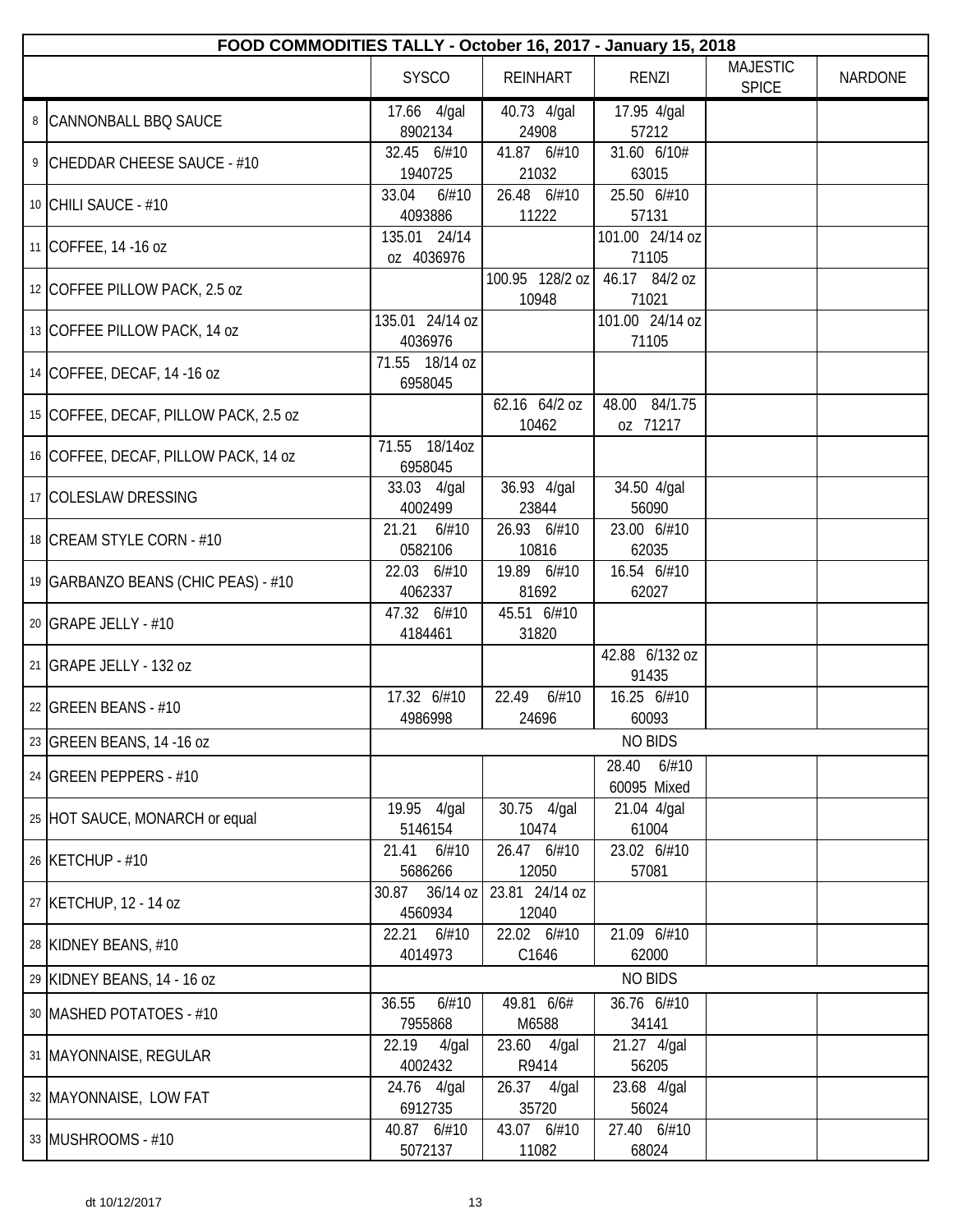|    | FOOD COMMODITIES TALLY - October 16, 2017 - January 15, 2018  |                              |                         |                            |                                 |                |  |
|----|---------------------------------------------------------------|------------------------------|-------------------------|----------------------------|---------------------------------|----------------|--|
|    |                                                               | <b>SYSCO</b>                 | <b>REINHART</b>         | <b>RENZI</b>               | <b>MAJESTIC</b><br><b>SPICE</b> | <b>NARDONE</b> |  |
|    | 34 MUSTARD, 12 oz bottle                                      | 15.76 12/12 oz<br>4736070    | 18.37 16/13 oz<br>H9822 |                            |                                 |                |  |
|    | 35 MUSTARD                                                    | 17.63 4/gal<br>4006797       | 13.72 4/gal<br>L4824    | 11.95 4/gal<br>30058       |                                 |                |  |
|    | 36   NORTHERN BEAN - #10                                      | 20.66<br>6/#10<br>4062360    | 28.45 6/#10<br>16982    | 20.97 6/#10<br>95412       |                                 |                |  |
|    | 37 PEANUT BUTTER                                              | 6/5#<br>55.03<br>4009189     | 56.86 6/5#<br>31766     | 35.35 6/5#<br>92542        |                                 |                |  |
|    | 38 PEPPERS, RED & GREEN - #10                                 |                              | 38.76 6/#10<br>C1682    | 28.40 6/#10<br>60095       |                                 |                |  |
|    | 39 PICKLES, Dill - gal                                        | 22.99<br>$4$ /gal<br>3154853 | 39.67 4/gal<br>J2546    | 11.89 2/gal<br>61040       |                                 |                |  |
|    | 40 PICKLES, Dill - 5 gal                                      | 20.20 5 gal<br>1392943       | 28.72 5/gal<br>D7260    | 22.24 5 gal<br>60125       |                                 |                |  |
|    | 41   PINTO BEANS - #10                                        | 20.37 6/#10<br>3362274       | 18.54 6/#10<br>E4836    | 20.57 6/#10<br>62075       |                                 |                |  |
|    | 42 PIZZA SAUCE Grade A - #10                                  | 26.60<br>6/#10<br>5102660    | 24.07 6/#10<br>12084    | 17.70 6/#10<br>57051       |                                 |                |  |
|    | 43   POTATOES, DICED - #10                                    |                              | 24.98 6/#10<br>10854    | 20.95 6/#10<br>62084       |                                 |                |  |
|    | 44   POTATOES, DICED, FRESH VAC PACKED - #10                  | 2/10#<br>15.51<br>3009406    |                         | 15.30 2/10#<br>34175       |                                 |                |  |
|    | 45   POTATO PEARL Vitamin C Enriched - 5#                     | 48.88 6/3.55#<br>4675138     | 49.81 6/6#<br>M6588     | 36.76 6/#10<br>34141       |                                 |                |  |
|    | 46   POTATO - SCALLOPED - 20.35 oz                            | 51.90 6/2.25#<br>7489378     | 52.15 6/2.25#<br>J2554  | 44.50 12/20.35 oz<br>34165 |                                 |                |  |
|    | 47 PUMPKIN - #10                                              | 40.57<br>6/#10<br>4111498    | 42.87 6/10#<br>19134    | 33.50 6/#10<br>62083       |                                 |                |  |
|    | 48 RAISINS                                                    | 47.13<br>30#<br>4010807      | 35.18 30#<br>14588      | 33.25 30#<br>92345         |                                 |                |  |
|    | 49 RAVIOLI - #10                                              | 29.22 6/#10<br>4364568       |                         | 27.65 6/#10<br>66065       |                                 |                |  |
|    | 50 RED PEPPERS - #10                                          | 25.26 6/#10<br>4534616       |                         | 29.90 6/#10<br>58997       |                                 |                |  |
|    | 51 REFRIED BEANS - #10 or 115 oz                              | 6/#10<br>33.67<br>4673984    | 41.23 6/#10<br>19354    | 33.96 6/112 oz<br>62013    |                                 |                |  |
|    | 52   REFRIED BEANS, VEGETARIAN - #10                          |                              | 41.23 6/#10<br>19354    | 23.96 6/115 oz<br>92603    |                                 |                |  |
|    | 53   SALSA - #10                                              | 27.98<br>6/#10<br>9953068    | 30.10 6/#10<br>12070    | 26.63 6/#10<br>57061       |                                 |                |  |
|    | 54   SAUERKRAUT - #10                                         | 30.35<br>6/#10<br>4189171    | 24.66 6/#10<br>10870    | 20.80 6/#10<br>62082       |                                 |                |  |
| 55 | SPAGHETTI SAUCE, comparable to Angela Mia -<br>#10            | 20.90<br>6/#10<br>4189361    | 40.35 6/#10<br>12146    | 17.25 6/#10<br>57336       |                                 |                |  |
| 56 | SPAGHETTI SAUCE, LOW SODIUM comparable to<br>Angela Mia - #10 |                              | 23.21 6/#10<br>17454    | 21.40 6/#10<br>57021       |                                 |                |  |
|    | 57 STEWED TOMATO, Grade A - #10                               |                              | 22.72 6/#10<br>10664    | 22.33 6/#10<br>57015       |                                 |                |  |
|    | 58 STEWED TOMATO, LOW SODIUM Grade A - #10                    |                              |                         | <b>NO BIDS</b>             |                                 |                |  |
|    | 59 STRAWBERRY PRESERVES - 4#                                  | 38.21<br>6/4#<br>4184628     | 43.15 6/4#<br>81234     | 41.08 6/4#<br>91424        |                                 |                |  |
|    | dt 10/12/2017                                                 | 14                           |                         |                            |                                 |                |  |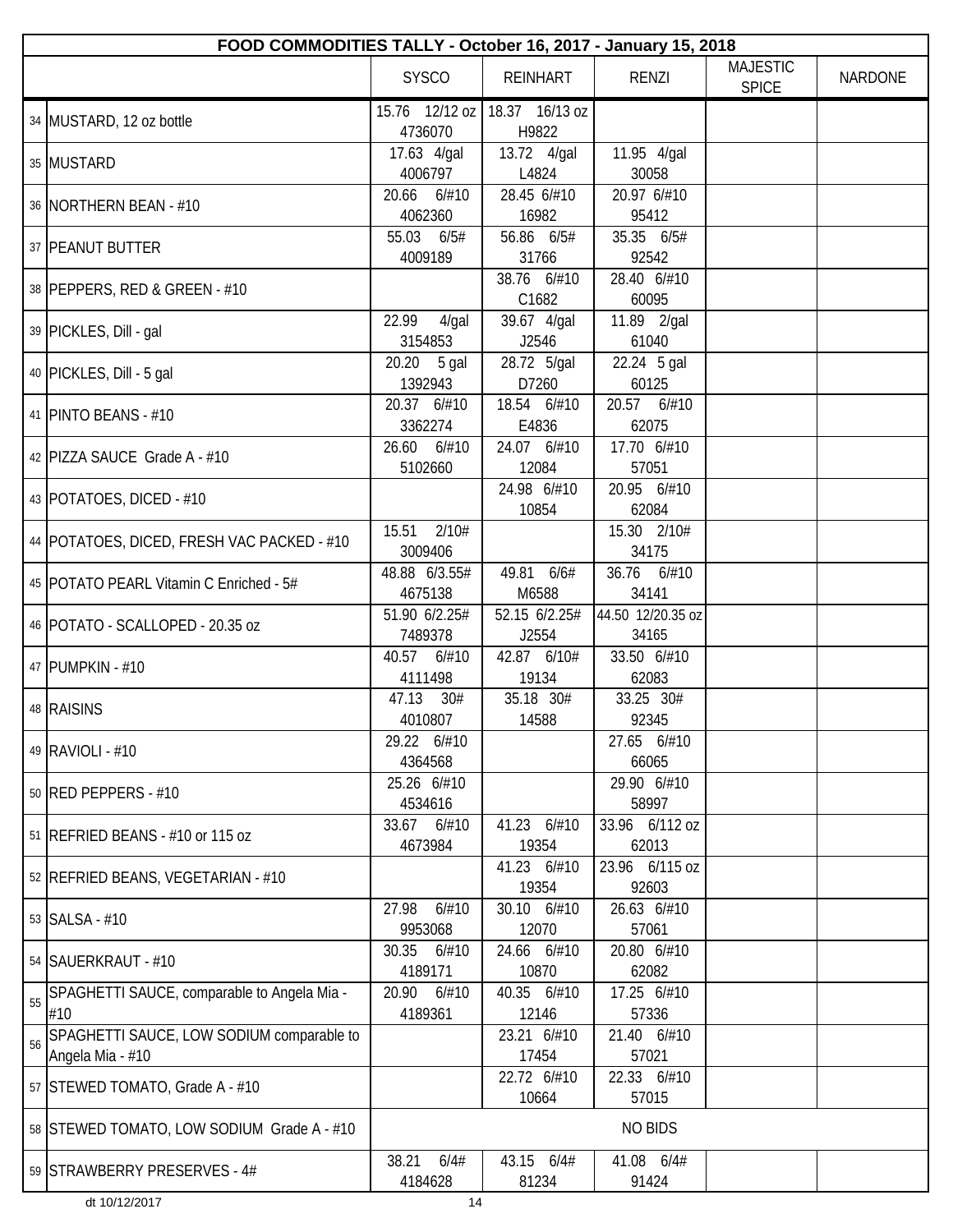| FOOD COMMODITIES TALLY - October 16, 2017 - January 15, 2018 |                              |                                                             |                                |                                 |                |  |
|--------------------------------------------------------------|------------------------------|-------------------------------------------------------------|--------------------------------|---------------------------------|----------------|--|
|                                                              | <b>SYSCO</b>                 | <b>REINHART</b>                                             | RENZI                          | <b>MAJESTIC</b><br><b>SPICE</b> | <b>NARDONE</b> |  |
| 60 STRAWBERRY TOPPING, 5#                                    |                              | 41.38 6/58 oz<br>31468                                      | 46.59 3/118 oz<br>92382        |                                 |                |  |
| 61 SWEET POTATOES, syrup Grade A - #10                       | 29.79<br>6/#10<br>4114625    | 43.65 6/#10<br>19086                                        | 30.50 6/#10<br>92369           |                                 |                |  |
| 62 TEA BAGS, Regular                                         | 4202214                      | 27.43 10/100 ct 27.31 10/100 ct 25.50 10/100 ct<br>B2656    | 71451                          |                                 |                |  |
| 63   TOMATOES, CRUSHED - #10                                 | 22.32 6/#10<br>4185930       |                                                             | 16.15 6/#10<br>57016           |                                 |                |  |
| 64   TOMATO PASTE, Grade A - #10                             |                              | 22.15 6/#10<br>J3034                                        | 25.01<br>6/#10<br>59085        |                                 |                |  |
| 65   TOMATO PASTE, LOW SODIUM Grade A - #10                  |                              |                                                             | <b>NO BIDS</b>                 |                                 |                |  |
| 66   TOMATO SAUCE, Grade A - #10                             |                              | 21.60 6/#10<br>10640                                        | 18.98 6/#10<br>57055           |                                 |                |  |
| 67   TOMATO SAUCE, LOW SODIUM Grade A                        |                              |                                                             | 21.00 6/#10<br>57021           |                                 |                |  |
| 68 WAX BEANS, 14 - 16 oz                                     |                              |                                                             | <b>NO BIDS</b>                 |                                 |                |  |
| 69 WAX BEANS - #10                                           |                              | 24.80 6/#10<br>10798                                        | 19.72 6/#10<br>62022           |                                 |                |  |
| 70   VEGETARIAN BEAN - #10                                   | 22.21<br>6/#10<br>4110177    |                                                             | 25.08 6/#10<br>60097           |                                 |                |  |
| 71 3-BEAN SALAD - #10                                        | 31.36 6/#10<br>4000782       | 29.89 6/#10<br>56124                                        | 29.85<br>6/#10<br>10974 4-bean |                                 |                |  |
| <b>INDIVIDUAL SERVING ITEMS</b>                              |                              |                                                             |                                |                                 |                |  |
| 1 FRITOS - Corn                                              | 26.81 64/2 oz                | 27.90 64/2 oz                                               | 29.24 104/1 oz                 |                                 |                |  |
|                                                              | 6743437                      | J1804                                                       | 77540                          |                                 |                |  |
| 2 HOT CHOCOLATE, SUGAR FREE PACKET                           | 33.93 6/24 ct<br>4250775     | 36.71 6/24<br>13922                                         | 18.39 6/25 ct<br>27106         |                                 |                |  |
| 3   POTATO CHIP - regular                                    | 5511175                      | 30.66 104/1 oz   18.39 120/.5 oz  <br>19264                 | 29.89 104/1 oz<br>77542        |                                 |                |  |
| 4   POTATO CHIP - BBQ                                        | 5511134                      | 30.66 104/1 oz 28.57 64/1.5 oz 29.89 104/1 oz<br>J1808      | 77541                          |                                 |                |  |
| 5 POTATO CHIP - Sour Cream & Onion                           | 30.66 104/1 oz<br>5511183    | 22.21 80/1 oz<br>21832                                      | 31.06 104/1 oz<br>77543        |                                 |                |  |
| 6   PC APPLESAUCE                                            | 20.32 72/4 oz<br>2603005     | 24.48 72/3.9 oz<br>10388                                    | 19.55 96/4.5 oz<br>64152       |                                 |                |  |
| 7 PC BBQ SAUCE                                               | 11.12 100/1 oz<br>3713567    | 12.59 100/1 oz<br>19012                                     | 7.35 100/1 oz<br>66218         |                                 |                |  |
| 8   PC BUTTER cups                                           | 30.10 8#<br>4136404          | 30.52 8#<br>G1358                                           | 29.15 720/5 gr<br>25313        |                                 |                |  |
| 9 PC COFFEE                                                  | 92.13 192/1.25 oz<br>4659876 |                                                             |                                |                                 |                |  |
| 10 PC COFFEE, DECAF                                          | 47.84 5/100 ct<br>5259346    |                                                             |                                |                                 |                |  |
| 11 PC CREAM CHEESE                                           | 4507234                      | 12.60 100/.75 oz   20.47 100/1 oz   17.98 100/1 oz<br>71532 | 25001                          |                                 |                |  |
| 12 PC DIET CRANBERRY SAUCE                                   | 23.85 200/.5 oz<br>9278136   |                                                             |                                |                                 |                |  |
| 13 PC HALF & HALF                                            | 13.74 390/3/8 oz<br>9095035  | 13.59 400 ct<br>J9342                                       | 12.98 400/3/8<br>oz 67174      |                                 |                |  |
| 14   PC JELLY - diet                                         | 16.90 200/11 gr<br>0966804   |                                                             | 14.98 200/12<br>gm 66222       |                                 |                |  |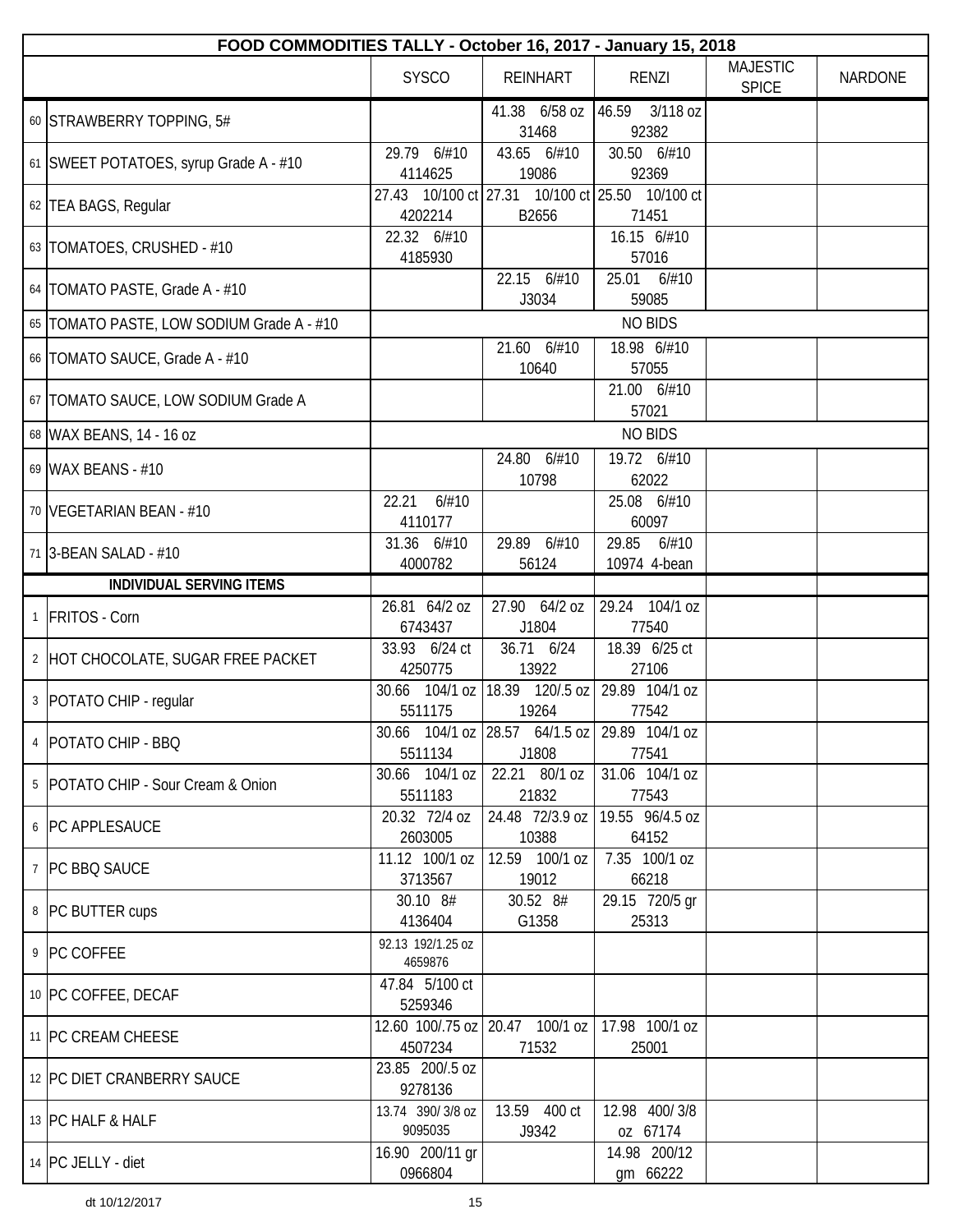| FOOD COMMODITIES TALLY - October 16, 2017 - January 15, 2018 |                            |                           |                                 |                                 |                |  |  |
|--------------------------------------------------------------|----------------------------|---------------------------|---------------------------------|---------------------------------|----------------|--|--|
|                                                              | <b>SYSCO</b>               | <b>REINHART</b>           | <b>RENZI</b>                    | <b>MAJESTIC</b><br><b>SPICE</b> | <b>NARDONE</b> |  |  |
| 15 PC JELLY - regular                                        | 17.43 400/10               | 13.01 200/.50             | 9.96 200/10 gm                  |                                 |                |  |  |
|                                                              | gm 5258835<br>14.43 1000/9 | oz 18394<br>19.07 1000/9g | 66572<br>14.50 1000/9gm         |                                 |                |  |  |
| 16 PC KETCHUP                                                | qm 4029500                 | 15354                     | 66238                           |                                 |                |  |  |
|                                                              | 13.71 100/1.1 oz           | 14.18 100 ct              | $7.20$ 100/1 oz                 |                                 |                |  |  |
| 17 PC MAPLE SYRUP, Sugar Free                                | 5932280                    | 10772                     | 66235                           |                                 |                |  |  |
|                                                              | 19.05 900/5 gm             | 19.64 900/5q              | 19.98 900/5 gm                  |                                 |                |  |  |
| 18 PC MARGARINE cups                                         | 4546949                    | 71332                     | 82112                           |                                 |                |  |  |
| 19 PC MAYONAISE                                              | 29.99 500/12               | 14.76 200/12g             | 15.02 500/9qr                   |                                 |                |  |  |
|                                                              | gm 4219218                 | 15270                     | 66585                           |                                 |                |  |  |
| 20 PC MUSTARD                                                | 19.64 1000/5.5 gm          | 9.41 500/4.5g             | 5.24 500/4.5 gr                 |                                 |                |  |  |
|                                                              | 1608850                    | 14798                     | 66223                           |                                 |                |  |  |
| 21 PC PANCAKE SYRUP                                          | 24.64 200/1.5              | 11.96 100 ct              | 6.00 100/1.5 oz                 |                                 |                |  |  |
|                                                              | oz 3911504                 | 10670                     | 66229                           |                                 |                |  |  |
| 22 PC PANCAKE SYRUP, Sugar Free                              | 13.71 100/1.1              | 14.18 100 ct              | 7.20 100/1 oz                   |                                 |                |  |  |
|                                                              | oz 5932280                 | 10772                     | 66235                           |                                 |                |  |  |
| 23 PC PEANUT BUTTER                                          | 37.15 200/.75              | 30.25 200 ct              | 20.97 200/.5 oz                 |                                 |                |  |  |
|                                                              | oz 4046355                 | 14806                     | 66527                           |                                 |                |  |  |
| 24 PC RELISH                                                 | 20.10 500/9 gm             | 13.59 200/9g              | 6.60 200/9 gr                   |                                 |                |  |  |
|                                                              | 4667093                    | 11698                     | 66219                           |                                 |                |  |  |
| 25 PC SALAD DRESSING (Italian If)                            | 7.14 60/1.5 oz<br>5954250  | 10.41 60/1.5 oz<br>B7040  | 14.70 200/12 gr<br>66225        |                                 |                |  |  |
|                                                              | 20.71 300/.3 oz            |                           | 16.57 2000/1 gm                 |                                 |                |  |  |
| 26 PC SALT SUBSTITUTE                                        | 1116052                    |                           | 67012                           |                                 |                |  |  |
|                                                              | 24.61 2000/1               | 30.00<br>2000 ct          | 18.50 2000                      |                                 |                |  |  |
| 27 PC SPLENDA                                                | gm 5817251                 | 43502                     | 67002                           |                                 |                |  |  |
|                                                              |                            | 19.24 3000/3g             | 10.93 2000                      |                                 |                |  |  |
| 28 PC SUGAR                                                  |                            | 18090                     | 67001                           |                                 |                |  |  |
| 29 PC SOUR CREAM cups                                        | 100/1 oz<br>15.41          | 14.63 100 ct              | 15.05 100/1 oz                  |                                 |                |  |  |
|                                                              | 1824465                    | 27792                     | 25337 cups                      |                                 |                |  |  |
| 30 PC SWEET & SOUR                                           | 10.21 100/1 oz             |                           | 13.54 100/1 oz   10.55 100/1 oz |                                 |                |  |  |
|                                                              | 7006564                    | 12984                     | 66236                           |                                 |                |  |  |
| FRUITS & VEGETABLES, FRESH and CANNED                        |                            |                           |                                 |                                 |                |  |  |
| 1 APPLES, fresh                                              |                            | 23.85 138 ct              | 22.50 120 ct                    |                                 |                |  |  |
|                                                              |                            | H6044                     | 88025                           |                                 |                |  |  |
| 2 APPLES: sliced, juice or water packed, Grade A             | 40.62 6/#10                | 33.32 6/#10               | 30.20 6/#10                     |                                 |                |  |  |
|                                                              | 1467968                    | L6200                     | 10251                           |                                 |                |  |  |
| 3 APPLESAUCE Unsweetened, Grade A                            | 18.96 6/#10                | 20.20 6/#10               | 23.05 6/#10                     |                                 |                |  |  |
|                                                              | 7302151<br>29.79 6/#10     | J2962                     | 65045                           |                                 |                |  |  |
| 4   APRICOTS - Grade A                                       | 0029078                    | 44.11 6/#10<br>10626      | 31.29 6/#10<br>11090            |                                 |                |  |  |
|                                                              |                            | 26.03 40#                 | 22.75 150 ct                    |                                 |                |  |  |
| 5   BANANAS, fresh                                           |                            | R1324                     | 88036                           |                                 |                |  |  |
|                                                              |                            | 60.46 20#                 | 20.25 2/5#                      |                                 |                |  |  |
| 6 FROZEN BERRY MEDLEY                                        |                            | R2180                     | 45264                           |                                 |                |  |  |
|                                                              |                            | 13.52 50 #                | 14.50 50#                       |                                 |                |  |  |
| 7 CABBAGE, fresh                                             |                            | 75006                     | 88088                           |                                 |                |  |  |
|                                                              |                            | 22.68 35 ct               | 23.75 12-15ct                   |                                 |                |  |  |
| 8 CANTELOPE, fresh                                           |                            | 75104                     | 88039                           |                                 |                |  |  |
| 9 CELERY. Bunch                                              |                            | 4.70 3 ct                 | 1.75 ea 88308                   |                                 |                |  |  |
|                                                              |                            | 11990                     |                                 |                                 |                |  |  |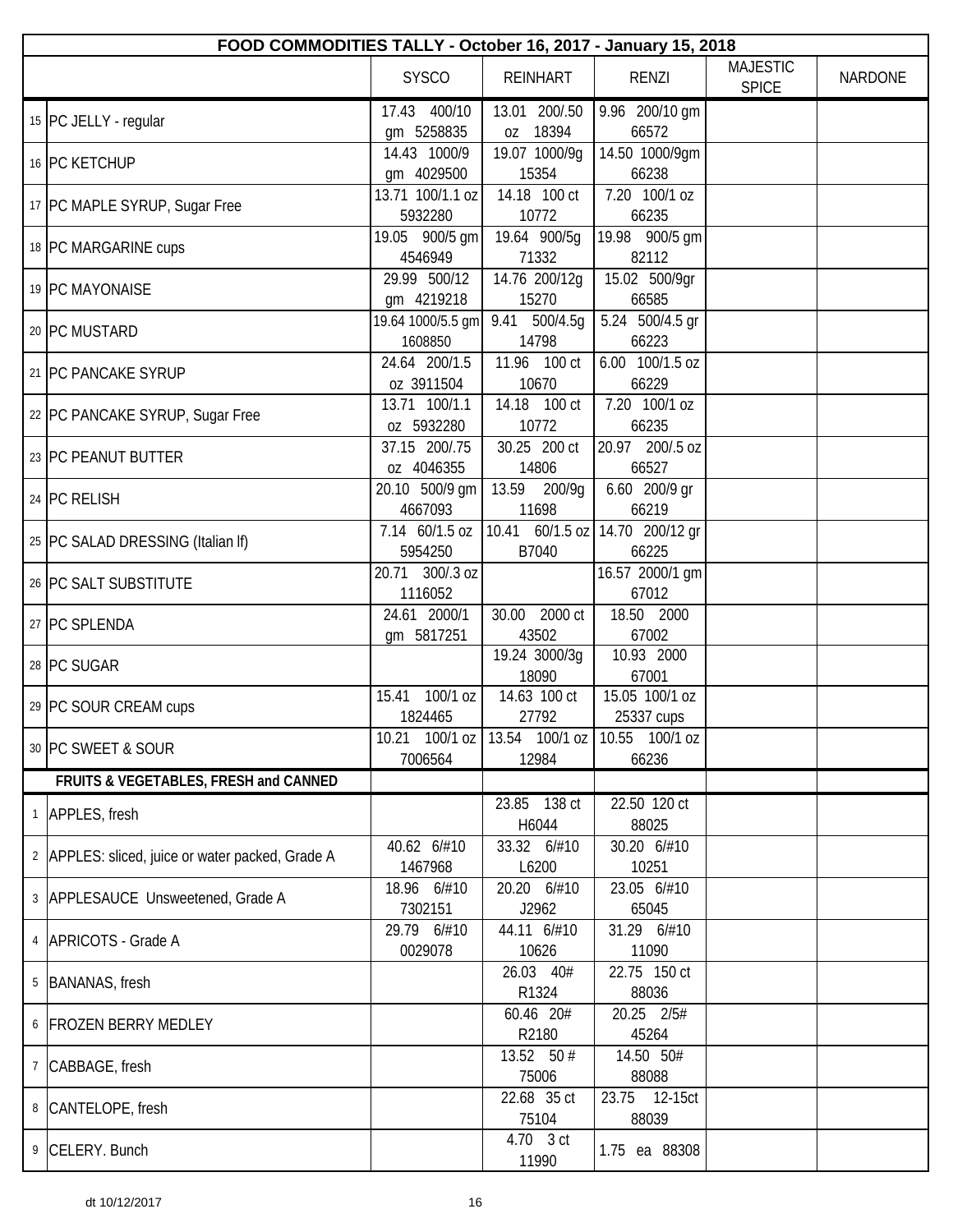|    | FOOD COMMODITIES TALLY - October 16, 2017 - January 15, 2018      |                           |                           |                               |                                 |                |  |
|----|-------------------------------------------------------------------|---------------------------|---------------------------|-------------------------------|---------------------------------|----------------|--|
|    |                                                                   | <b>SYSCO</b>              | <b>REINHART</b>           | <b>RENZI</b>                  | <b>MAJESTIC</b><br><b>SPICE</b> | <b>NARDONE</b> |  |
|    | 10 COLE SLAW MIX                                                  |                           | 16.68 4/5#<br>G1212       | 17.00 4/5#<br>88139           |                                 |                |  |
|    | 11   CRANBERRY SAUCE Whole, Grade A                               | 46.40 6/#10<br>5729983    | 42.52 6/101 oz<br>73746   | 41.11 6/101 oz<br>64049       |                                 |                |  |
|    | 12 CRANBERRY SAUCE, Jellied, Grade A                              | 35.89 6/101 oz<br>4608907 | 39.83 6/#10<br>12798      | 38.77 6/101 oz<br>47037       |                                 |                |  |
|    | 13 CUCUMBERS, fresh                                               |                           | 25.91<br>45#<br>67732     | 12.50 15#<br>88110            |                                 |                |  |
| 14 | CRUSHED PINEAPPLE: fancy, juice Hawaiian<br>Coarse, Grade A       |                           | 36.49 6/#10<br>11062      | 26.57 6/#10<br>64045          |                                 |                |  |
| 15 | FROZEN STRAWBERRIES, UNSWEETENED -<br>Grade A                     | 30#<br>34.36<br>0835625   | 43.20 30#<br><b>BA722</b> | 11.25 10#<br>45177            |                                 |                |  |
| 16 | FROZEN STRAWBERRIES, SWEETENED - Grade<br>A                       | 72.37 6/6.5#<br>2220806   | 59.11 6/6.5#<br>J3988     | 54.17 6/6.5#<br>45175         |                                 |                |  |
|    | 17 FRUIT COCKTAIL, Grade A                                        | 29.85 6/#10<br>8576284    | 45.00 6/#10<br>10696      | 30.05 6/#10<br>61041          |                                 |                |  |
|    | 18 FRUIT CUPS, 4 oz - Grade A                                     | 17.63 36/4 oz<br>4714663  | 19.01 36/4 oz<br>89826    | 15.62 36/4 oz<br>46233        |                                 |                |  |
| 19 | FRUIT MEDLEY, Festival/Classic, melon pieces,<br>grapes - Grade A | 28.45 2/8#<br>3856507     |                           | 32.96 6/#10<br>64029          |                                 |                |  |
|    | 20 GREEN PEPPERS, fresh                                           |                           | 20.77 1 1/9 bu<br>75946   | 23.00 20#<br>88168            |                                 |                |  |
|    | 21 HONEYDEW MELON, fresh                                          |                           |                           | 21.00 5-6ct<br>88048          |                                 |                |  |
|    | 22 LETTUCE, Iceberg, fresh, head                                  |                           | 26.31 24 ct<br>75018      | 33.00 24 ct<br>88124          |                                 |                |  |
|    | 23 LETTUCE, Iceberg, fresh, bag                                   |                           | 26.31 24 ct<br>75018      | 17.00 4/5#<br>88131           |                                 |                |  |
|    | 24   MANDARIN ORANGE, sections, light, Grade A                    | 23.30<br>6/#10<br>3548393 | 30.51<br>6/#10<br>10852   | 17.67 6/#10<br>66031          |                                 |                |  |
|    | 25 ONIONS, fresh                                                  |                           | 27.45 50#<br>J5844        | 50#<br>19.50<br>88153         |                                 |                |  |
|    | 26 ORANGES, fresh                                                 |                           | 46.41 138 ct<br>J5850     | 36.00 113 ct<br>88348         |                                 |                |  |
|    | 27   PEACHES yellow, light cling halves, Grade A                  | 30.82 6/#10<br>4331914    |                           | 26.05 6/#10<br>64008          |                                 |                |  |
|    | 28   PEACHES sliced, light Grade A                                | 26.80 6/#10<br>4218996    | 40.13 6/#10<br>17848      | 28.24 6/#10<br>63043          |                                 |                |  |
|    | 29 PEARS halves, light Grade A                                    | 6/#10<br>32.64<br>3766504 |                           | 35.07 6/#10<br>64003          |                                 |                |  |
|    | 30 PEARS pieces, light Grade A                                    | 26.92 6/#10<br>4475438    | 46.17 6/#10<br>10718      | 27.35 6/#10<br>64012          |                                 |                |  |
|    | 31   PEPPERS, RED & GREEN, FROZEN                                 | 19.80 20#<br>7711179      |                           | 23.50 25#<br>45109            |                                 |                |  |
|    | 32   PINEAPPLE TIDBITS: light, Grade A                            | 24.64<br>6/#10<br>0680674 | 37.35<br>6/#10<br>10858   | 25.05 6/#10<br>64043 in juice |                                 |                |  |
|    | 33 PINEAPPLE, sliced, juice packed, Grade A                       | 37.60 6/#10<br>4106480    | 38.87 6/#10<br>10846      | 29.00 6/#10<br>63037          |                                 |                |  |
|    | 34 PLUMS, fresh                                                   |                           | 41.94 25#<br>J5866        | 54.00<br>25#<br>88071         |                                 |                |  |
|    | 35 POTATOES, fresh                                                |                           | 15.90 50#<br>J5888        | 17.00 50#<br>88609            |                                 |                |  |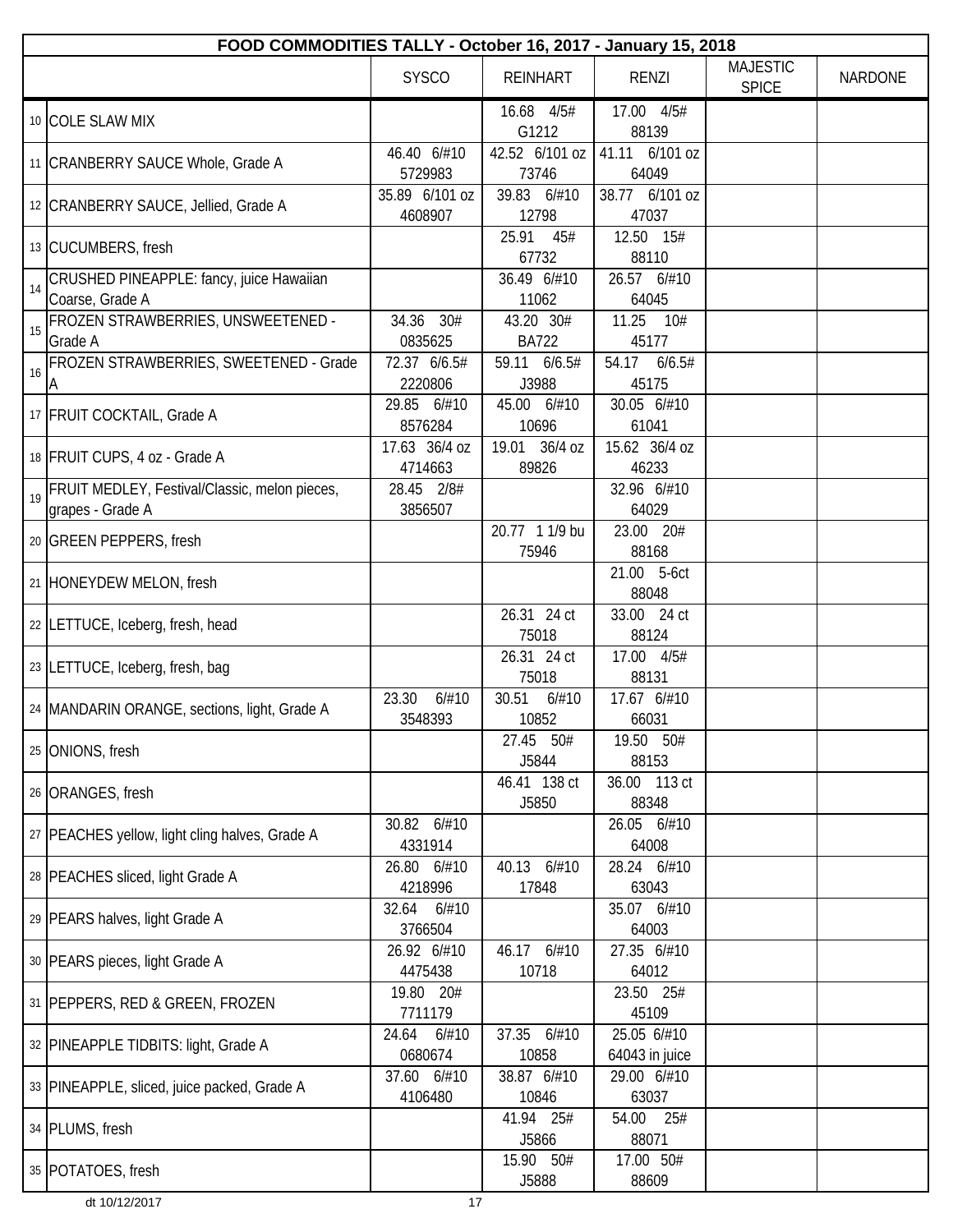| FOOD COMMODITIES TALLY - October 16, 2017 - January 15, 2018 |                           |                         |                         |                                 |                |
|--------------------------------------------------------------|---------------------------|-------------------------|-------------------------|---------------------------------|----------------|
|                                                              | <b>SYSCO</b>              | <b>REINHART</b>         | <b>RENZI</b>            | <b>MAJESTIC</b><br><b>SPICE</b> | <b>NARDONE</b> |
| 36 SEEDLESS RAISINS - Grade A                                | 47.13<br>30#<br>4010807   | 35.18 30#<br>14588      | 33.25 30#<br>92345      |                                 |                |
| 37   TOMATOES, fresh                                         |                           | 32.44 25#<br>25942      | 29.00 25#<br>88208      |                                 |                |
| 38 TROPICAL FRUIT, papaya, banana - Grade A                  | 42.69<br>6/#10<br>7763675 | 37.40 6/#10<br>11196    | 31.50 6/#10<br>64030    |                                 |                |
| 39   WATERMELON, fresh                                       |                           |                         | 6.50<br>15#avg<br>88076 |                                 |                |
| <b>VEGETABLES - FROZEN</b>                                   |                           |                         |                         |                                 |                |
| 1 ASPARAGUS, Grade A                                         | 27.06 6/2.5#<br>9191289   | 38.74 6/2.5#<br>G2472   | 26.70 6/2.5#<br>45086   |                                 |                |
| 2   BREAKFAST CUBE POTATOES, Grade A                         | 35.18 6/5#<br>3644036     | 91.06 12/12 oz<br>G2444 | 35.00 6/5#<br>34395     |                                 |                |
| 3   BROCCOLI, CUT, Grade A                                   | 16.08 20#<br>8729493      | 24.58 20#<br>G2482      | 11.95 20#<br>45131      |                                 |                |
| 4  BROCCOLI SPEARS, Grade A                                  | 21.46 12/2#<br>6743058    | 30.09 12/2#<br>G2478    | 17.55 12/2#<br>45229    |                                 |                |
| 5   BRUSSEL SPROUTS, Grade A                                 | 22.76 12/2#<br>7288091    | 32.51 12/2#<br>61090    | 21.00 12/2#<br>45255    |                                 |                |
| 6 CALIFORNIA BLEND, Grade A                                  | 21.12 12/2#<br>1474964    | 28.74 12/2#<br>61072    | 14.70 20#<br>44601      |                                 |                |
| 7 CAPRI MIX, Grade A                                         | 20.96 12/2#<br>1528769    | 28.49 12/2#<br>60568    | 16.50 20#<br>45318      |                                 |                |
| 8   BABY CARROTS, whole Grade A                              | 23.23 12/2#<br>1055508    | 30.52 12/2#<br>28006    | 15.50 20#<br>45228      |                                 |                |
| 9 CARROTS, CUT, Grade A                                      | 19.97 3/10#<br>3835907    | 18.50 12/2#<br>61008    | 11.10 20#<br>45132      |                                 |                |
| 10 CAULIFLOWER, grade A                                      | 17.81 12/2#<br>3772514    | 34.72 12/2#<br>G2496    | 18.45 12/2#<br>45257    |                                 |                |
| 11 CORN, Grade A                                             | 25.38 3/10#<br>3837358    | 16.13 20#<br>61114      | 15.00 20#<br>45024      |                                 |                |
| 12 GREEN BEANS, CUT, Grade A                                 | 26.67 3/10#<br>3832193    | 16.50 20#<br>61096      | 11.75 20#<br>45130      |                                 |                |
| 13 GREEN BEANS, ITALIAN CUT, Grade A                         | 23.87 12/2#<br>1389931    |                         | 21.50 12/2#<br>45336    |                                 |                |
| 14 DICED GREEN PEPPERS, Grade A                              | 22.07 12/2#<br>1876069    |                         | 19.59 12/2#<br>45097    |                                 |                |
| 15 FAJITA STRIPS                                             | 35.84<br>2/5#<br>1647353  | 19.35 12/2#<br>AG676    | 20.95 12/2#<br>45101    |                                 |                |
| 16 FRENCH FRIES, Grade A                                     | 29.24<br>6/5#<br>9808262  | 18.82 6/5#<br>26816     | 15.50 6/5#<br>34115     |                                 |                |
| 17 FRENCH GREEN BEANS, Grade A                               | 24.54<br>12/2#<br>2266294 | 26.89 12/32 oz<br>B4344 | 25.50 12/2#<br>45253    |                                 |                |
| 18 HUBBARD SQUASH, Grade A                                   | 41.27 12/4#<br>0571240    |                         | 35.10 12/4#<br>45174    |                                 |                |
| 19   ITALIAN MIX, Grade A                                    | 24.97<br>12/2#<br>1474998 | 31.41 12/2#<br>61458    | 16.10 20#<br>45348      |                                 |                |
| 20 JAPANESE STIR FRY, Grade A                                | 34.64 6/4#<br>1874817     | 30.39 12/2#<br>61468    | 19.96 20#<br>45259      |                                 |                |
| 21 LIMA BEANS, Grade A                                       | 34.97 12/2.5#<br>1440270  |                         |                         |                                 |                |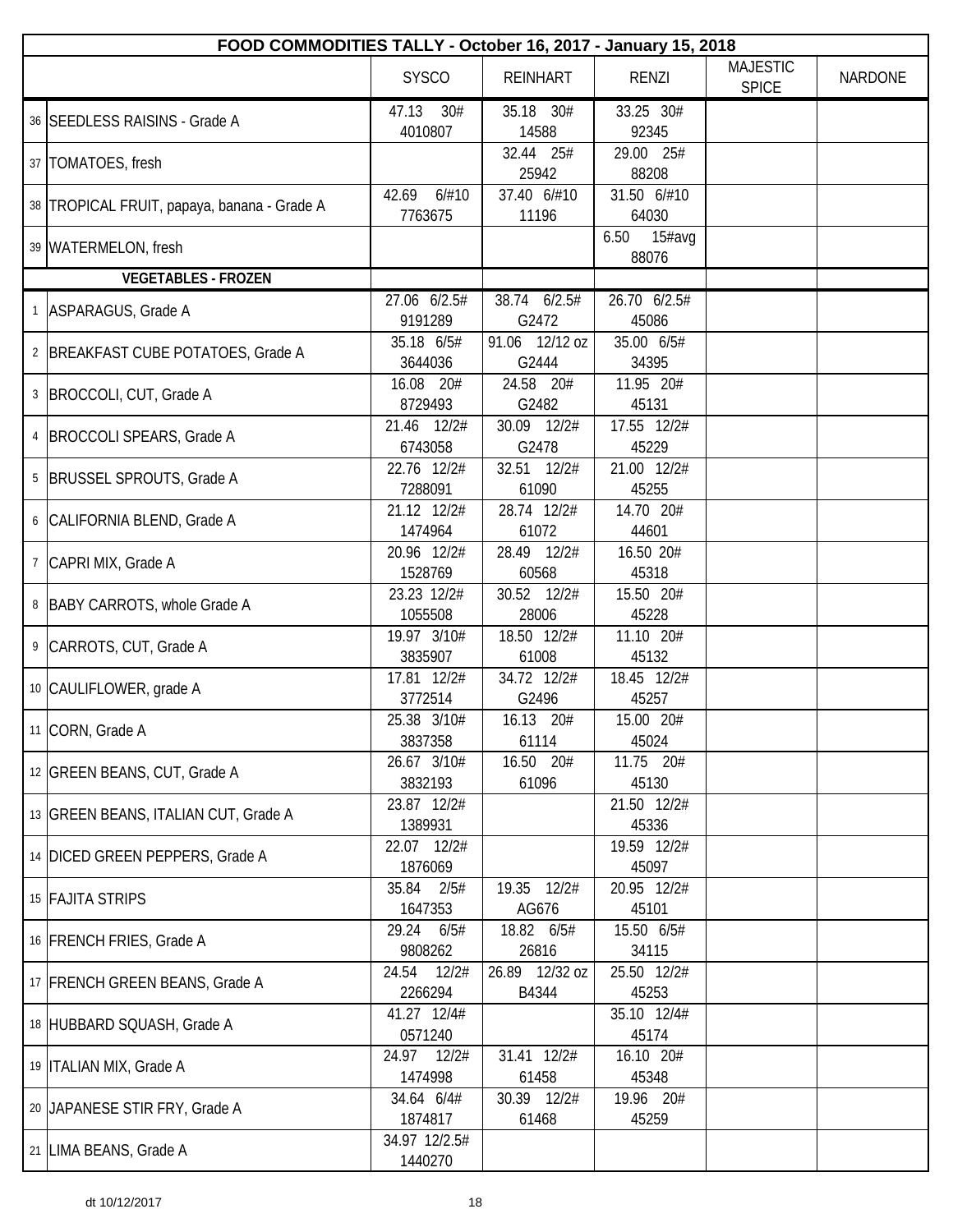|    | FOOD COMMODITIES TALLY - October 16, 2017 - January 15, 2018 |                               |                          |                              |                                 |                |  |
|----|--------------------------------------------------------------|-------------------------------|--------------------------|------------------------------|---------------------------------|----------------|--|
|    |                                                              | <b>SYSCO</b>                  | <b>REINHART</b>          | <b>RENZI</b>                 | <b>MAJESTIC</b><br><b>SPICE</b> | <b>NARDONE</b> |  |
|    | 22 MIXED VEGETABLES Grade A, 5 way mix                       | 27.60 12/2.5#<br>1263623      | 18.16 20#<br>61120       | 19.74 12/2.5#<br>45126       |                                 |                |  |
|    | 23 ONIONS, DICED, Grade A                                    | 12.15<br>6/2#<br>6191712      |                          | 14.86 12/2#<br>45102         |                                 |                |  |
|    | 24 ORIENTAL BLEND, Grade A                                   | 18.31 12/2#<br>8491383        | 30.39 12/2#<br>61468     | 17.50 20#<br>45259           |                                 |                |  |
|    | 25 PEARL ONIONS. Grade A                                     | 13.51 4/2#<br>1719517         | 39.17 12/40 oz<br>G2518  | 31.30 12/2#<br>45359         |                                 |                |  |
|    | 26 PEAS, Grade A                                             | 27.41 3/10#<br>3837994        | 19.58 20#<br>61126       | 15.00 20#<br>45136           |                                 |                |  |
|    | 27   PEAS/CARROTS, Grade A                                   | 26.92 30#<br>3959277          | 17.64 20#<br>61132       | 13.40 20#<br>45137           |                                 |                |  |
|    | 28 SCAND BLEND, Grade A                                      | 25.90 12/2#<br>1474980        | 17.24 12/2#<br>61788     | 14.35 20#<br>45124           |                                 |                |  |
|    | 29 SPINACH, chopped Grade A                                  | 23.01 12/3#                   | 29.97 12/3#              | 24.25 12/3#                  |                                 |                |  |
|    | 30 SWEET PEAS, Grade A                                       | 7146410<br>27.41 3/10#        | 61144<br>19.58 20#       | 45232<br>15.00 20#           |                                 |                |  |
|    | 31 WAX BEANS, CUT, Grade A                                   | 3837994<br>25.92 12/2#        | 61126<br>22.73 12/2#     | 45136<br>17.20 12/2#         |                                 |                |  |
|    | 32 WINTER BLEND, Grade A                                     | 1877026                       | G2492<br>29.69 12/2#     | 45338<br>17.50 12/2#         |                                 |                |  |
|    | 33 ZUCCHINI. Grade A                                         | 35.09<br>12/3#                | 61472                    | 45099<br>17.50 20#           |                                 |                |  |
|    |                                                              | 1648369                       |                          | 45294                        |                                 |                |  |
|    | <b>PUDDING</b>                                               |                               |                          |                              |                                 |                |  |
|    | BUTTERSCOTCH                                                 | 26.62 6/#10<br>4011011        | 32.60 6/#10<br>21018     | 27.95 6/#10<br>73149         |                                 |                |  |
|    | 2 CHOCOLATE                                                  | 40.48 12/2#<br>5106554        | 35.51 6/#10<br>21040     | 26.74 6/#10<br>73147         |                                 |                |  |
|    | 3 CHOCOLATE POWDER MIX                                       | 40.48 12/2#<br>5106554        | 49.64 12/28 oz<br>21488  | 22.55 12/42 oz<br>UPC #65742 |                                 |                |  |
|    | 4 LEMON                                                      | 26.59 6/#10<br>4011052        |                          | 27.95 6/#10<br>73150         |                                 |                |  |
|    | <b>PISTACHIO</b>                                             |                               |                          | <b>NO BIDS</b>               |                                 |                |  |
| 5  |                                                              |                               |                          |                              |                                 |                |  |
|    | 6 TAPIOCA                                                    | 6/#10<br>27.35<br>4011102     | 6/4.5#<br>67.17<br>21006 | 29.75 6/#10<br>73207         |                                 |                |  |
|    | 7 VANILLA                                                    | 6/#10<br>26.88<br>4011078     | 34.76 6/#10<br>21012     | 26.94 6/#10<br>73148         |                                 |                |  |
|    | 8 VANILLA POWDER MIX                                         | 27.63 12/24 oz<br>4010922     | 49.64 12/28 oz<br>21234  | 23.35 12/24 oz<br>28477      |                                 |                |  |
|    | 9   SUGAR FREE - BUTTERSCOTCH, 5 oz                          | 20.53 12/5 oz                 |                          |                              |                                 |                |  |
|    | 10 SUGAR FREE - CHOCOLATE, 5 oz                              | 7184676<br>19.70<br>12/3.5    |                          |                              |                                 |                |  |
|    | 11 SUGAR FREE - VANILLA, 5 oz                                | oz 6798658<br>12/3.5<br>17.48 |                          |                              |                                 |                |  |
| 12 | SNACK PACK PUDDINGS, BUTTERSCOTCH, 3.5                       | oz 6798637                    | 19.58 12/4 ct            | 15.65 48/3.5 oz              |                                 |                |  |
|    | 0Z                                                           | 14.36 48/3.5 oz               | C7350<br>19.57 12/4 ct   | 88815<br>14.25 48/3.5 oz     |                                 |                |  |
|    | 13 SNACK PACK PUDDINGS, CHOCOLATE, 3.5 oz                    | 5661582                       | C7346                    | 88816                        |                                 |                |  |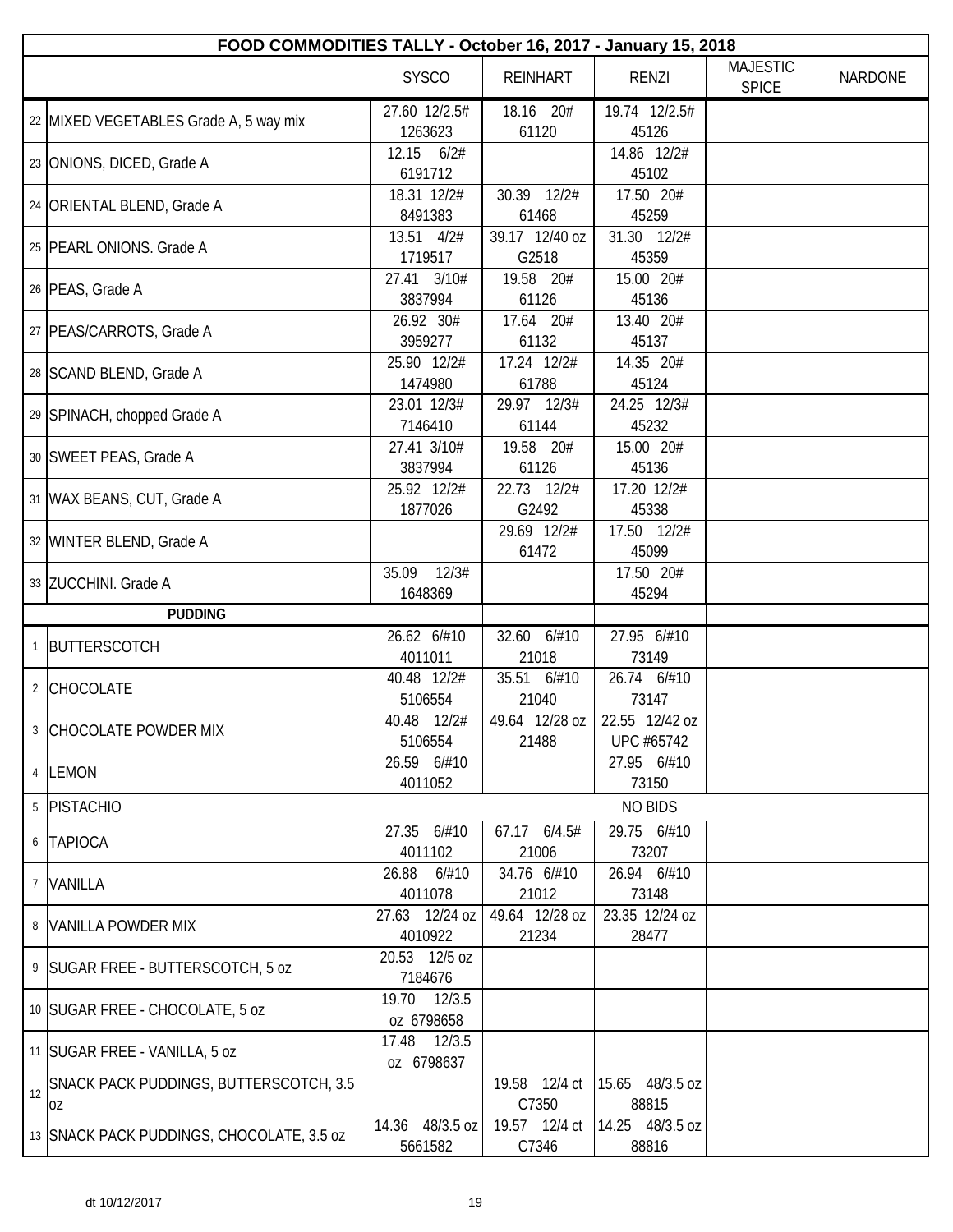|    | FOOD COMMODITIES TALLY - October 16, 2017 - January 15, 2018 |                              |                                  |                                 |                                 |                |  |
|----|--------------------------------------------------------------|------------------------------|----------------------------------|---------------------------------|---------------------------------|----------------|--|
|    |                                                              | <b>SYSCO</b>                 | <b>REINHART</b>                  | <b>RENZI</b>                    | <b>MAJESTIC</b><br><b>SPICE</b> | <b>NARDONE</b> |  |
|    | 14 SNACK PACK PUDDINGS, VANILLA, 3.5 oz                      | 14.36 48/3.5 oz<br>5763834   | 19.57 12/4 ct<br>C7352           | 14.55 48/3.5 oz<br>88817        |                                 |                |  |
|    | 15 SNACK PACK PUDDINGS, DIABETIC, RICE, 4 oz                 | 48/4 oz<br>17.82<br>2496347  |                                  | 22.35 48/4 oz<br><b>UPC #52</b> |                                 |                |  |
| 16 | SNACK PACK PUDDINGS, DIABETIC, TAPIOCA, 4<br>0Z              | 21.49 48/4 oz<br>1642362     |                                  | 22.35 48/4 oz<br><b>UPC #51</b> |                                 |                |  |
| 17 | SNACK PACK PUDDINGS, DIABETIC, VANILLA, 4<br>0Z              | 21.49 48/4 oz<br>2619500     |                                  | 18.00 48/3.5 oz<br>88862        |                                 |                |  |
|    | <b>JELLO</b>                                                 |                              |                                  |                                 |                                 |                |  |
|    | REGULAR, 24 oz- asst                                         | 27.08 12/24 oz<br>4010310    | 30.40 12/24 oz<br>21206          | 24.65 12/24 oz<br>UPC #65792    |                                 |                |  |
|    | 2   SUGAR FREE RED, 2.75 oz                                  | 33.15 18/2.75<br>oz 7188711  |                                  | 30.00 18/2.75 oz<br>28272       |                                 |                |  |
|    | 3 SUGAR FREE CITRUS, 2.75 oz                                 | 33.18 18/2.75<br>oz 7188701  |                                  | 30.00 18/2.75 oz<br>28273       |                                 |                |  |
|    | <b>DAIRY</b>                                                 |                              |                                  |                                 |                                 |                |  |
|    | CHEESE AMER PROCESSED SLICED - Yellow                        | 41.68<br>4/5#<br>6697890     | $\overline{46.96}$ 4/5#<br>D3108 | 40.02 4/5#<br>25039             |                                 |                |  |
|    | 2 CHEESE AMER PROCESSED SLICED - White                       | 41.58 4/5#<br>3212117        | 47.54 4/5#<br>G1248              | 40.02 4/5#<br>25038             |                                 |                |  |
|    | 3 CHEESE, CHEDDAR - Block                                    | 1.93 lb 10#<br>2825010       | 2.22 $lb$ 40# +<br>G1306         | 2.26 lb 10#<br>25081            |                                 |                |  |
|    | 4 CHEESE, EXTRA SHARP - Block                                | 2.26 lb 10#<br>2822312       | $2.98$ lb $10# +$<br>98068       | 3.05 lb 10#<br>25064 NYS        |                                 |                |  |
|    | 5 CHEESE, MEXICAN - Shredded                                 | 45.36 4/5#<br>1829369        | 46.06 4/5#<br>M4638              | 46.23 4/5#<br>25045             |                                 |                |  |
|    | 6 CHEESE, MOZZARELLA - Shredded - 20 lb                      | 45.38<br>4/5#<br>2593440     | 44.34 4/5#<br>24836              | 46.81 4/5#<br>25155             |                                 |                |  |
|    | 7 CHEESE, MOZZARELLA - Shredded - 30 LB                      |                              | 66.42 6/5#<br>G1238              | 46.81<br>4/5#<br>25155          |                                 |                |  |
|    | 8 CHEESE, SHARP - Shredded                                   | 4/5#<br>48.37<br>2818842     | 53.73 6/2#<br>V5056              | 46.52 4/5#<br>25042             |                                 |                |  |
|    | 9 CHEESE, SHARP, LOW SODIUM - Shredded                       |                              |                                  | <b>NO BIDS</b>                  |                                 |                |  |
|    | 10 CHEESE, SWISS - Block                                     | 2.24 lb 2/8#<br>2822437      | $2.68$ lb $2/8#$ +<br>D9200      | 2.82 lb 2/8#<br>25866           |                                 |                |  |
|    | 11 CHEESE, SWISS, LOW SODIUM - Block                         |                              |                                  | <b>NO BIDS</b>                  |                                 |                |  |
|    | 12 COTTAGE CHEESE                                            | 34.16<br>6/5#<br>7772296     | 24.83 4/5#<br>71772              | 22.95 4/5#<br>25117             |                                 |                |  |
|    | 13 COTTAGE CHEESE, 1%                                        | 19.96 2/5#<br>5020169        |                                  | 32.55 4/5#<br>25109             |                                 |                |  |
|    | 14   LIQUID BUTTER                                           |                              | 33.54 3/gal<br>71022             | 27.15 3/gal<br>58470            |                                 |                |  |
|    | 15 MARGARINE                                                 | 21.68 30/1#<br>4549099       | 17.03 30/#<br>J4226              | 19.80 30/1#<br>29088            |                                 |                |  |
|    | 16 PARMESAN CHEESE                                           | 51.55<br>4/5#<br>6370571     | 72.08<br>4/5#<br>20028           | 52.75 4/5# bag<br>25330         |                                 |                |  |
|    | 17 PIZZA CRUST, rectangular par baked                        | 30.03<br>16/17<br>0Z 2972923 |                                  | 23.10 10/43 oz<br>37807         |                                 |                |  |
|    | 18 SOUR CREAM                                                | 36.26 6/5#<br>1309194        | 35.76 6/5#<br>G1372              | 25.53 4/5#<br>25328             |                                 |                |  |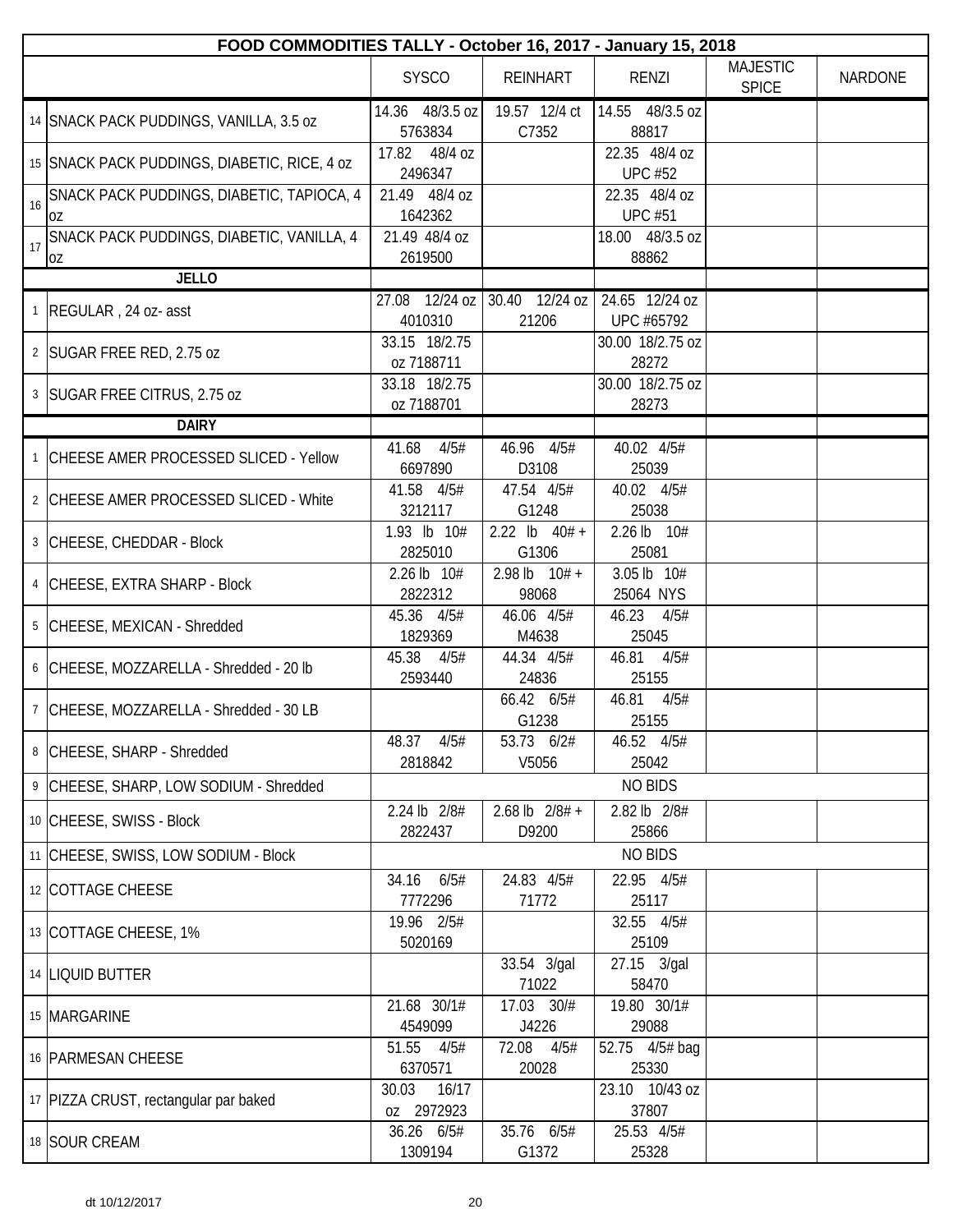|                | FOOD COMMODITIES TALLY - October 16, 2017 - January 15, 2018                        |                                 |                          |                                           |                                 |                |
|----------------|-------------------------------------------------------------------------------------|---------------------------------|--------------------------|-------------------------------------------|---------------------------------|----------------|
|                |                                                                                     | <b>SYSCO</b>                    | <b>REINHART</b>          | <b>RENZI</b>                              | <b>MAJESTIC</b><br><b>SPICE</b> | <b>NARDONE</b> |
|                | 19 YOGURT - assorted                                                                | 12.79 24/4 oz<br>8221958        | 19.51 48/4 oz<br>F4544   | 14.40 48/4 oz<br>26086 / 26087 /<br>26088 |                                 |                |
|                | 20 YOGURT, LIGHT - assorted flavors                                                 | 17.14 48/4 oz<br>7849706        |                          | 17.05 48/4 oz<br>26078                    |                                 |                |
|                | 21 YOGURT, VANILLA, 2-5 lb                                                          | 23.19 6/4#<br>6472502           | 23.15 6/32 oz<br>E8888   | 13.10 6/32 oz<br>76516                    |                                 |                |
|                | 22 YOGURT, VANILLA, 4-6 oz                                                          | 7.79 12/6 oz<br>9903576         |                          | 7.50<br>$12/6$ oz<br>26154                |                                 |                |
|                | <b>COOKIES &amp; CRACKERS</b>                                                       |                                 |                          |                                           |                                 |                |
| $\overline{1}$ | COOKIES, CHOCOLATE CHIP, frozen ready to bake 66.96 240/1.33 oz<br>dough            | 1412642                         | $29.89$ 16#<br>17858     | 38.50 320/1 oz<br>39976                   |                                 |                |
|                | 2 COOKIES, OATMEAL, frozen ready to bake dough                                      |                                 |                          |                                           |                                 |                |
| $\overline{3}$ | COOKIES, OATMEAL RAISIN, frozen ready to bake<br>dough                              | 240/1.33 oz<br>66.99<br>1412667 | 29.62 16#<br>17868       | 43.21 213/1.5<br>oz 51466                 |                                 |                |
| $\overline{4}$ | COOKIES, PEANUT BUTTER, frozen ready to bake<br>dough                               | 48.93 320/1 oz<br>7220346       | 32.23 16#<br>17678       | 36.25 324/1 oz<br>11453                   |                                 |                |
|                | 5 COOKIES, SUGAR, frozen ready to bake dough                                        | 36.19 320/1 oz<br>7040512       | 24.26 16#<br>17888       | 35.00 320/1 oz<br>39988                   |                                 |                |
| 6              | COOKIES, WHITE CHIP MACADAMIAN NUT, frozen 50.06 240/1.33 oz<br>ready to bake dough | 7220684                         | 40.45 16#<br>17676       | 49.00 213/1.5<br>oz 51594                 |                                 |                |
| $\overline{7}$ | <b>FIG NEWTONS</b>                                                                  | 46.12 120/2 pk<br>4221461       | 48.20 120/2 ct<br>25096  | 46.28 120/2 oz<br>72051                   |                                 |                |
| 8              | <b>FIG NEWTONS, individual package</b>                                              | 120/1 oz<br>39.07<br>4220554    | 48.20 120/2 ct<br>25096  | 37.82 120/1 oz<br>72024                   |                                 |                |
| 9              | GRAHAM CRACKERS, individual package                                                 | 18.09 200/2 ct<br>5278718       | 22.68 200/2 ct<br>22796  | 20.00 200/2 ct<br>28125                   |                                 |                |
|                | 10 LORNA DOONE COOKIE, individual package                                           | 120/1 oz<br>32.86<br>4125852    | 27.41 72 ct<br>38092     | 32.70 120/1 oz<br>4 ct 72022              |                                 |                |
|                | 11 SALTINE - KRISPY, individual package                                             | 13.92 500/2 pk<br>4204996       | 13.72 500/2 ct<br>21110  | 9.00 500/2 pk<br>73314                    |                                 |                |
|                | 12 SALTINES UNSALTED TOPS, individual package                                       | 13.38<br>300/2 pk<br>4114914    |                          | 21.00 500/2 pk<br>73312                   |                                 |                |
| 13             | SUGAR FREE COOKIE, Chocolate, individual<br>package                                 |                                 |                          | 28.40 106/.75<br>oz 32509                 |                                 |                |
|                | 14 SUGAR FREE COOKIE, Lemon, individual package                                     |                                 |                          | 28.40 106/.75<br>oz 32510                 |                                 |                |
| 15             | SUGAR FREE COOKIE, Short Bread, individual<br>package                               | 43.30 120/8 ct<br>3294980       |                          | 42.95 120/1 oz<br>83086                   |                                 |                |
|                | <b>MISC</b>                                                                         |                                 |                          |                                           |                                 |                |
|                | 1 COFFEE, REGULAR, 2 oz                                                             | 96/2 oz<br>78.31<br>4116158     | 100.95 128/2<br>oz 10948 | 84/2 oz<br>42.65<br>71021                 |                                 |                |
|                | 2 COFFEE, DECAF 2 oz                                                                | 85.94<br>96/2 oz<br>4115739     | 115.28 128/2<br>oz 10554 | 84/2 oz<br>49.65<br>71216                 |                                 |                |
|                | 3 BLACK PEPPER SHAKER - disposable                                                  | 39.49<br>48/1.5<br>oz 4941555   | 45.73 48 ct<br>J2524     | 38.75 48/1.5 oz<br>67190                  |                                 |                |
|                | 4   GLUTEN FREE - BAGELS, asst                                                      |                                 | 24.71 24 ct<br>G1434     | 24.61 24/3.5 oz<br>51171                  |                                 |                |
|                | 5   GLUTEN FREE - BREAD                                                             | 49.34 6/30 oz<br>0505624        | 50.73 6/33 oz<br>56428   | 50.15 12/14 oz<br>10377                   |                                 |                |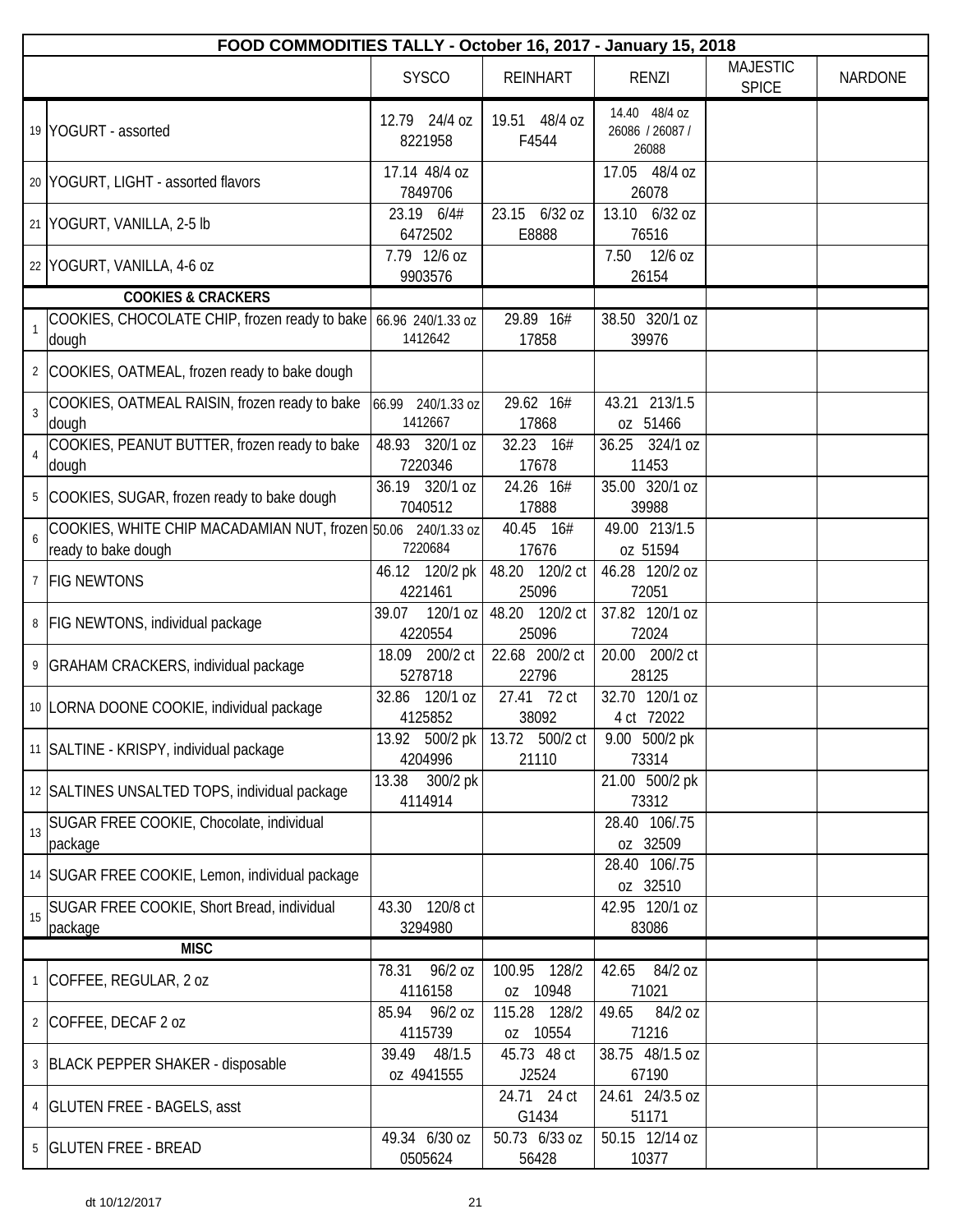| FOOD COMMODITIES TALLY - October 16, 2017 - January 15, 2018 |                              |                         |                              |                                 |         |
|--------------------------------------------------------------|------------------------------|-------------------------|------------------------------|---------------------------------|---------|
|                                                              | <b>SYSCO</b>                 | <b>REINHART</b>         | <b>RENZI</b>                 | <b>MAJESTIC</b><br><b>SPICE</b> | NARDONE |
| 6   GLUTEN FREE - CHEX CEREAL                                |                              |                         | 29.80 96/1 oz<br>84166       |                                 |         |
| 7   GLUTEN FREE - FROZEN SHERBERT, asst                      |                              |                         | 28.15 96/4 oz<br>93580-93578 |                                 |         |
| 8   GLUTEN FREE - MUFFINS, asst                              |                              | 40.07 36 ct<br>56472    | 39.05 36/3 oz<br>51170       |                                 |         |
| 9 KOSHER - BREAD                                             | 32.63 10/36 oz<br>2492199    |                         |                              |                                 |         |
| 10 KOSHER - CHOW MEIN DINNER                                 |                              |                         | <b>NO BIDS</b>               |                                 |         |
| 11 KOSHER - CHICKEN DINNER                                   |                              |                         | <b>NO BIDS</b>               |                                 |         |
| 12 KOSHER - CHICKEN LEG DINNER                               |                              |                         | <b>NO BIDS</b>               |                                 |         |
| 13 KOSHER - COLD CUTS                                        |                              |                         | <b>NO BIDS</b>               |                                 |         |
| 14 KOSHER - FISH DINNER                                      | 31.94 6/12 oz<br>5735768     |                         |                              |                                 |         |
| 15 KOSHER - POT ROAST DINNER                                 | 33.48 6/12 oz<br>5735749     |                         |                              |                                 |         |
| 16 KOSHER - SALISBURY STEAK DINNER                           |                              |                         | <b>NO BIDS</b>               |                                 |         |
| 17 KOSHER - SLICED CHEESE                                    | 41.58 4/5#<br>3212117        |                         |                              |                                 |         |
| 18 KOSHER - SPAGHETTI & MEATBALL DINNER                      | 31.92 6/13 oz<br>5574410     |                         |                              |                                 |         |
| 19 KOSHER - TURKEY DINNER                                    | 31.94 6/12 oz<br>5735756     |                         |                              |                                 |         |
| 20   READY MADE BISCUITS - 3"                                | 28.14 120/2.25 oz<br>5622873 | 28.93 6/20 ct<br>10208  | 24.00 100/2 oz<br>36832      |                                 |         |
| 21 READY MADE BISCUITS - 2"                                  | 28.14 120/2.25 oz<br>5622873 |                         | 20.03 105/2"<br>36843        |                                 |         |
| 22   SALT SHAKER - disposable                                | 12.28 48/4 oz<br>4941548     | 10.66 48/4 oz<br>31710  | 9.80 48/4 oz<br>67189        |                                 |         |
| 23 SPRAY COATING (pan)                                       | 14.74 6/17 oz<br>4135380     | 24.25 6/17 oz<br>87650  | 12.59 6/17 oz<br>66422       |                                 |         |
| 24   TORTILLA CHIPS                                          | 19.97 6/2#<br>2272690        | 13.04 8/16 oz<br>P6574  | 7.59 3/2#<br>60054           |                                 |         |
| 25   TORTILLA SHELLS                                         | 18.19 24/12 ct<br>2385748    | 26.80 12/12 ct<br>66060 | 10.99 200/5.25"<br>60052     |                                 |         |
| <b>MILK</b>                                                  |                              |                         |                              |                                 |         |
| 1 WHOLE MILK, gal                                            | 18.54 4/ gal<br>4666695      | 15.43 4/gal<br>J4458    |                              |                                 |         |
| 2 WHOLE MILK, 1/2 gal                                        | 16.92 9/.5 gal<br>4666727    | 17.70 9/.5 gal<br>J9324 |                              |                                 |         |
| 3 WHOLE MILK, 8 oz                                           | 6.92 20/8 oz<br>9164195      | 11.42 50/8 oz<br>J9318  |                              |                                 |         |
| 4 SKIM MILK, 1/2 gal                                         | 12.01 12/qt<br>2543767       | 14.62 9/.5 gal<br>J4460 |                              |                                 |         |
| 5 SKIM MILK, 8 oz                                            | 5.82 20/8 oz<br>9164161      | 9.03 50/8 oz<br>J9340   |                              |                                 |         |
| 6 2% MILK, 8 oz                                              | 6.34 20/8 oz<br>9162298      | 10.55 50/8 oz<br>J9320  |                              |                                 |         |
| 7   1% MILK, 1/2 gal                                         |                              | 11.79 4/gal<br>J4410    |                              |                                 |         |